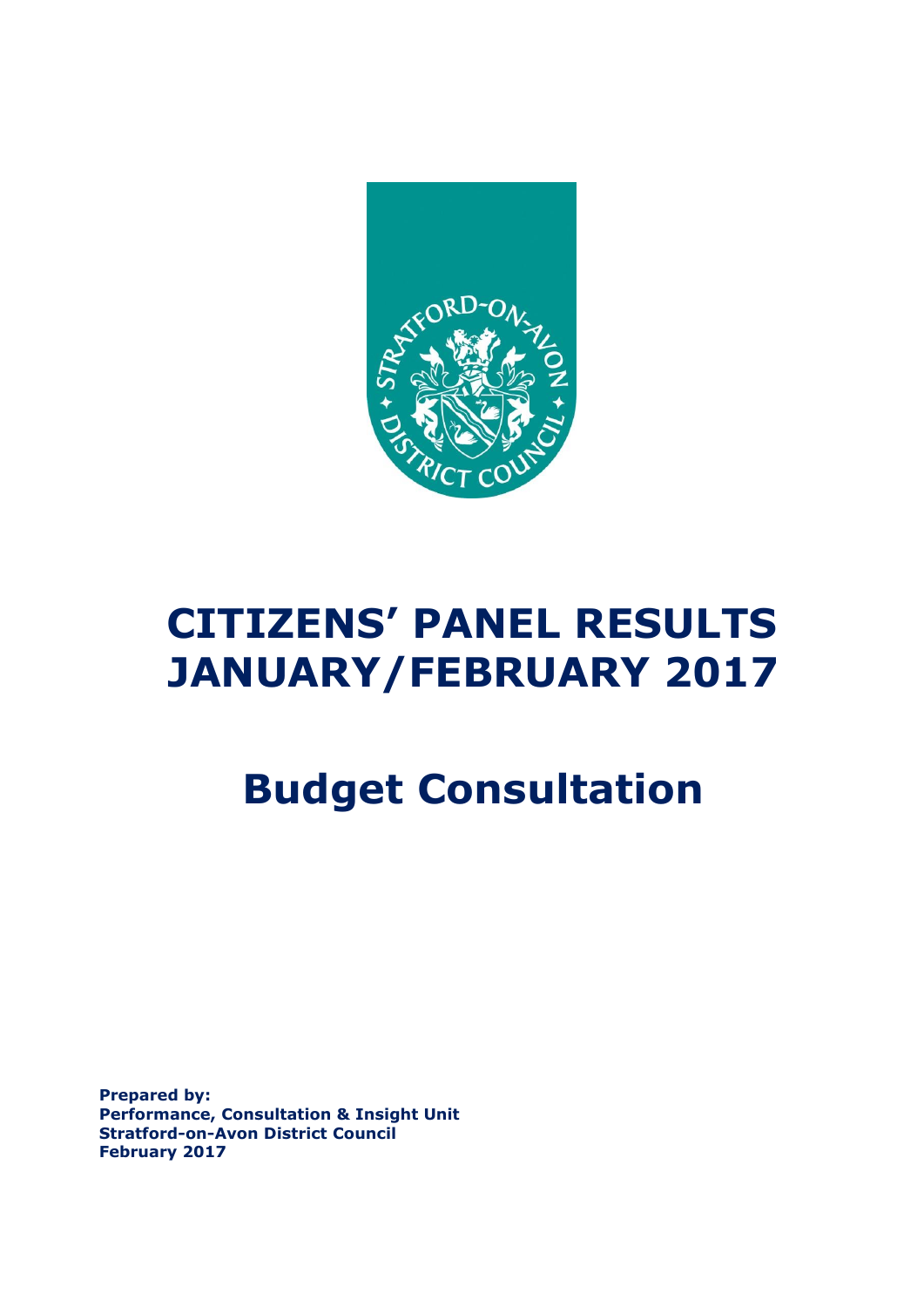# **1.0 Introduction**

The Council has a Citizens' Panel, which contains a representative sample of people living in the District of Stratford-on-Avon. By surveying this Panel, it is possible to obtain views and opinions broadly representative of local residents. The following results are from the January/February 2017 Panel survey.

# **2.0 Methodology**

490 questionnaires were returned (223 via online and 267 by post) from a mailing to 1121 residents in January 2017, with a deadline of  $9<sup>th</sup>$  February. 12 questionnaires were returned not completed for a variety of reasons, i.e. moved away. This represents a response rate of 44.2%.

# **3.0 Results of the Budget Consultation**

#### *Usage of SDC services*

Respondents were given a list of services with descriptions. 84% of respondents have used SDC car parks in the last twelve months. Seven in ten residents use the parks, playing fields & open spaces and over half, public conveniences. There were no large increases or decreases in usage.

*Table 1:* 

|                                                                   | 2013<br>$\frac{9}{6}$ | 2014<br>$\frac{9}{6}$ | 2015<br>$\frac{9}{0}$ | 2016<br>$\frac{9}{6}$ | 2017<br>$\frac{9}{6}$ |
|-------------------------------------------------------------------|-----------------------|-----------------------|-----------------------|-----------------------|-----------------------|
| <b>Car Parks</b>                                                  | 86                    | 86                    | 83                    | 86                    | 84                    |
| Parks, Playing Fields & Open Spaces                               | 69                    | 67                    | 72                    | 69                    | 69                    |
| <b>Public Conveniences</b>                                        | 63                    | 54                    | 51                    | 54                    | 52                    |
| Community Leisure / Leisure Centres /<br><b>Sports Facilities</b> | 37                    | 34                    | 36                    | 34                    | 33                    |
| <b>Development Control &amp; Planning</b>                         | 22                    | 22                    | 21                    | 20                    | 19                    |
| <b>Environmental Health</b>                                       | 10                    | 8                     | 12                    | 10                    | 10                    |
| <b>Council Tax Enquiries</b>                                      | 10                    | 8                     | 11                    | 8                     | 9                     |
| <b>Benefits Enquiries</b>                                         | 6                     | 3                     | 4                     | 5                     | 5                     |
| <b>Housing</b>                                                    | 5                     | 6                     | 5                     | 3                     | 5                     |
| <b>BASE: (All respondents)</b>                                    | (524)                 | (416)                 | (507)                 | (454)                 | (470)                 |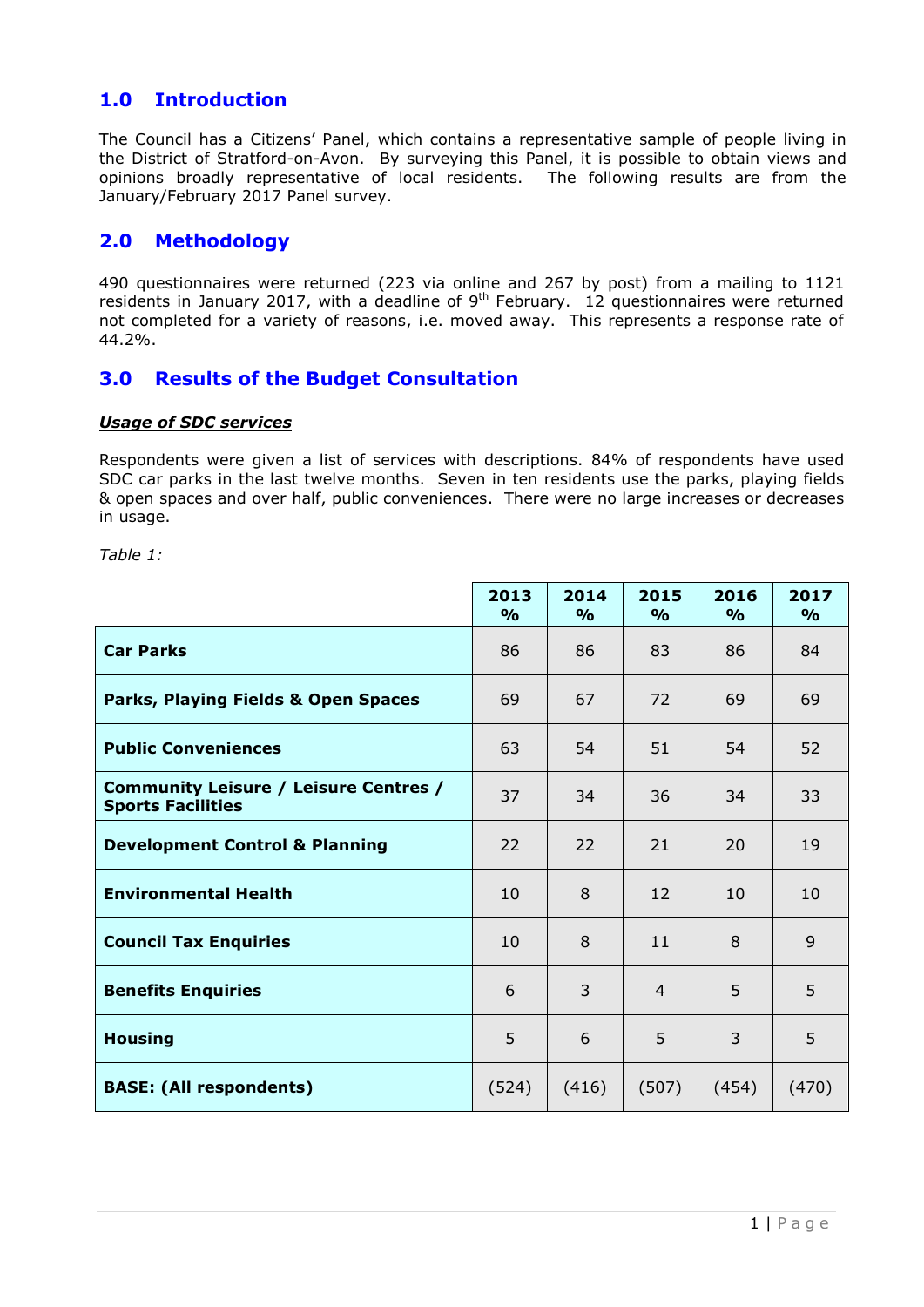# *Level of agreement with statements about Council Tax*

Residents were asked to indicate how strongly they agreed or disagreed with the statement: "It is important for the District Council to improve current levels of priority services, even if this means removal of some other services". 48% were in agreement with the statement as opposed to 22% who disagreed, an increase of 4 percentage points on last year.

|                                         | 2013<br>$\frac{6}{6}$ | 2014<br>$\frac{O}{O}$ | 2015<br>$\frac{9}{6}$ | 2016<br>$\frac{0}{0}$ | 2017<br>$\frac{6}{6}$ |
|-----------------------------------------|-----------------------|-----------------------|-----------------------|-----------------------|-----------------------|
| <b>Strongly Agree /</b><br><b>Agree</b> | 46                    | 51                    | 41                    | 44                    | 48                    |
| <b>Neither Agree nor Disagree</b>       | 27                    | 30                    | 30                    | 31                    | 30                    |
| Disagree / Strongly Disagree            | 27                    | 19                    | 29                    | 25                    | 22                    |
| <b>BASE: (All respondents)</b>          | (527)                 | (396)                 | (489)                 | (464)                 | (484)                 |

*Table 2: "It is important for the District Council to improve current levels of priority services, even if this means removal of some other services"*

The statement question "It is important for the District Council not to increase council tax by more than 2% a year, even if this means a reduction in the levels of some lower priority services" shows an agreement figure to this statement of 59% and a disagreement total of 27%. The overall agreement figure is 9 percentage points up on 2016.

*Table 3: "It is important for the District Council not to increase council tax by more than 2% a year, even if this means a reduction in the levels of some lower priority services"*

|                                   | 2016<br>$\frac{O}{O}$ | 2017<br>$\frac{0}{0}$ |
|-----------------------------------|-----------------------|-----------------------|
| <b>Strongly Agree / Agree</b>     | 50                    | 59                    |
| <b>Neither Agree nor Disagree</b> | 14                    | 14                    |
| Disagree / Strongly Disagree      | 36                    | 27                    |
| <b>BASE: (All respondents)</b>    | (465)                 | (485)                 |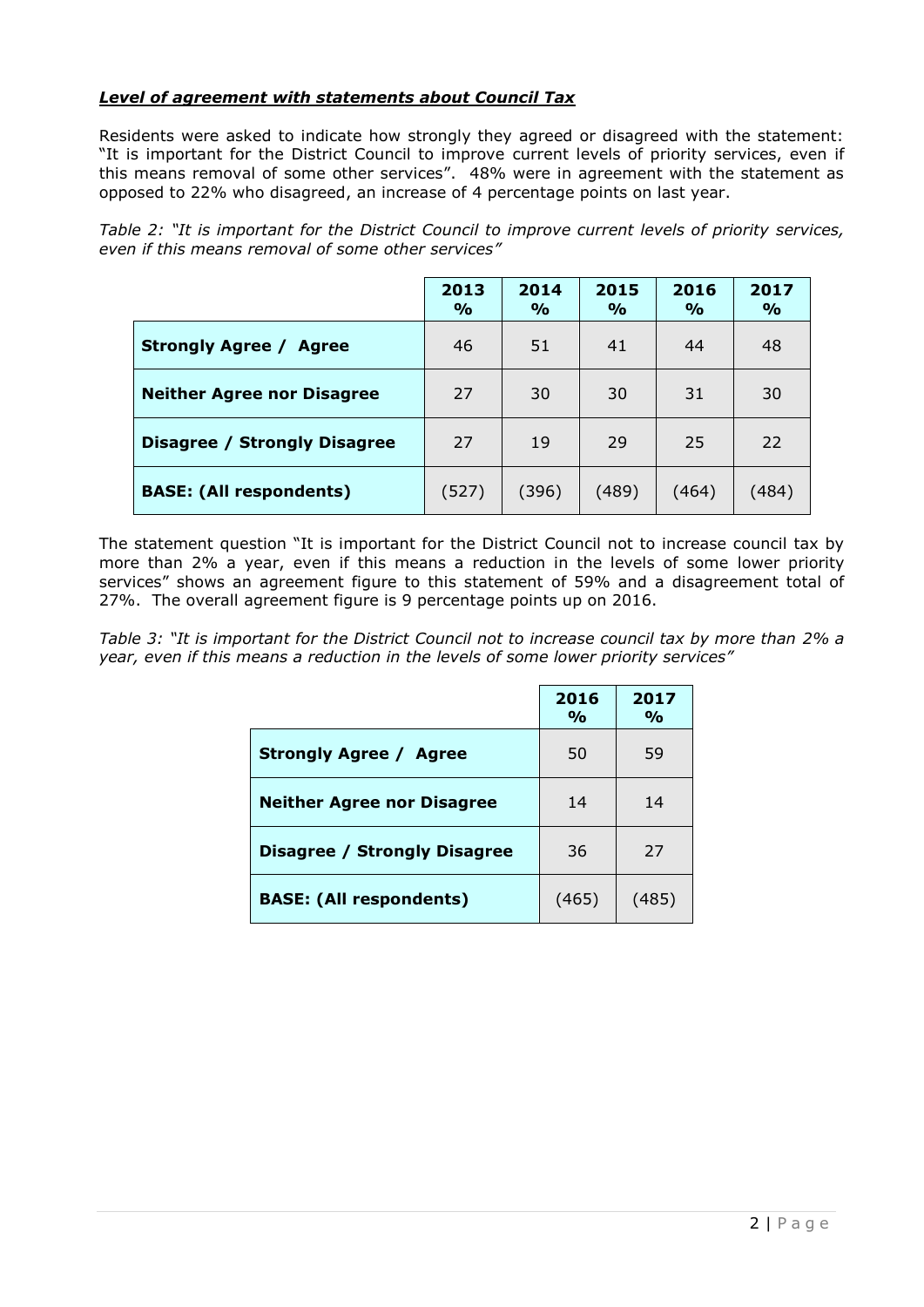The statement question was asked "It is important for the District Council to maintain current levels of service; even if this means increasing council tax by more than 2% a year (this would require a public Referendum to agree it)". 52% agreed with the statement and 32% disagreed. The disagreement figure rose by 4 percentage points.

*Table 4: "It is important for the District Council to maintain current levels of service; even if this means increasing council tax by more than 2% a year (this would require a public Referendum to agree it)"*

|                                     | 2016<br>$\frac{O}{O}$ | 2017<br>$\frac{0}{0}$ |
|-------------------------------------|-----------------------|-----------------------|
| <b>Strongly Agree / Agree</b>       | 53                    | 52                    |
| <b>Neither Agree nor Disagree</b>   | 17                    | 15                    |
| <b>Disagree / Strongly Disagree</b> | 29                    | 33                    |
| <b>BASE: (All respondents)</b>      | (467)                 | (484)                 |

The statement question "It is important for the District Council to improve current levels of service, even if this means increasing council tax by more than 2% a year (this would require a public Referendum to agree it)". 34% agreed with the statement and 44% disagreed. The disagreement level was up 6 points on the previous year.

*Table 5: "It is important for the District Council to improve current levels of service; even if this means increasing council tax by more than 2% a year (this would require a public Referendum to agree it)"*

|                                     | 2016<br>$\frac{0}{0}$ | 2017<br>$\frac{1}{2}$ |
|-------------------------------------|-----------------------|-----------------------|
| <b>Strongly Agree / Agree</b>       | 34                    | 34                    |
| <b>Neither Agree nor Disagree</b>   | 27                    | 21                    |
| <b>Disagree / Strongly Disagree</b> | 38                    | 44                    |
| <b>BASE: (All respondents)</b>      | (466)                 | (483)                 |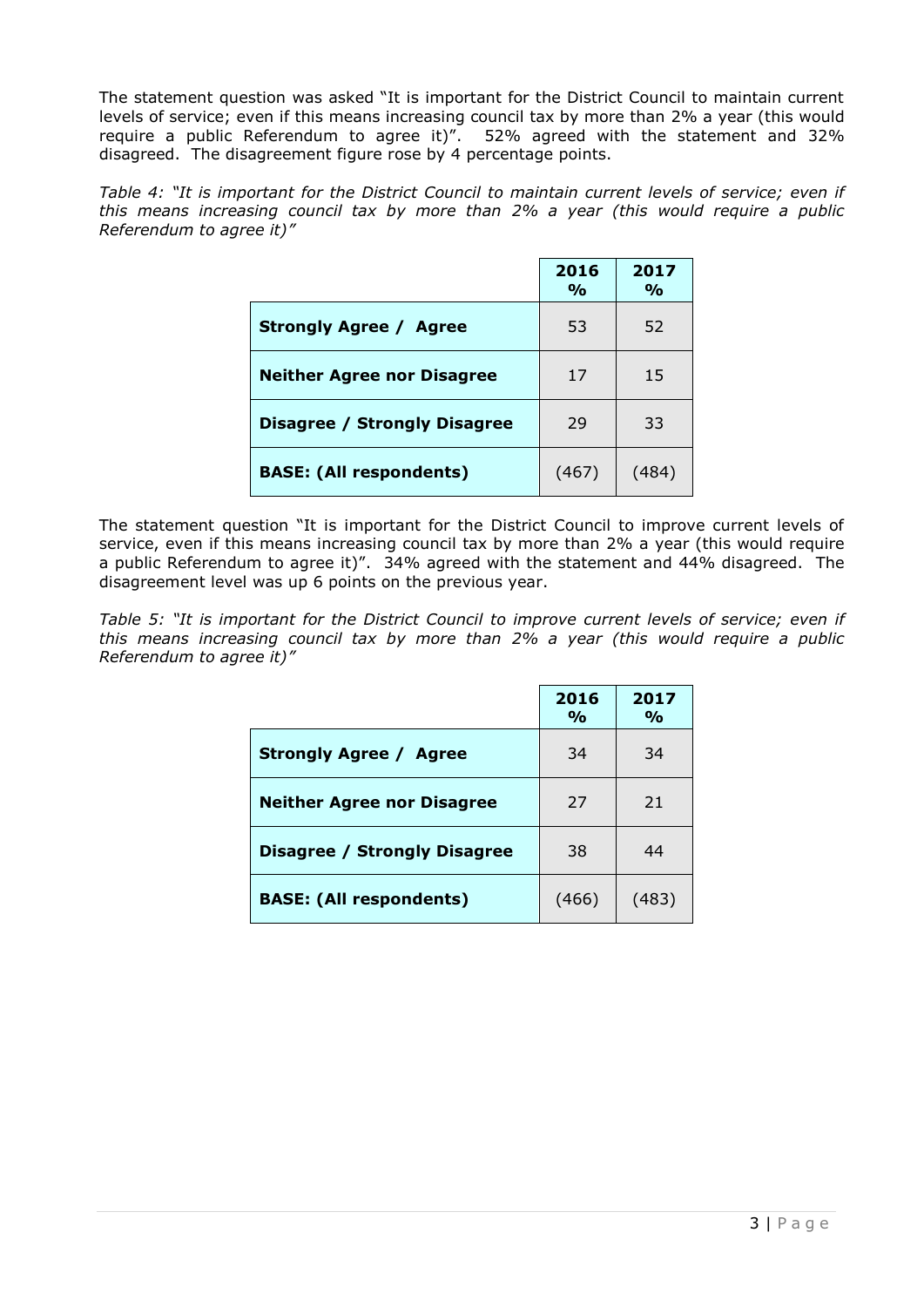# *Spending on Services*

Residents were given a description of the service alongside the cost as a share of the Band D council tax rate. They were given the current figure alongside that of 2016 and 2015 to show how it has increased or decreased in that period. They were asked if the provision of that service should be increased, kept at the same level, or decreased.

The CCTV and Crime Reduction service had the largest difference between those wanting an increase over a decrease (+21%), with Local Economy & Tourism Promotion having the largest difference between decrease and increase (-23%).



*Chart 1:* 

CCTV and Crime Reduction recorded the highest mean score at 2.21 and Local Economy and Tourism Promotion the lowest at 1.77.

No service rose by more than +0.03 compared with 2016. The mean score for Development Control & Planning Policy fell by a mean score of -0.09. See Table 6.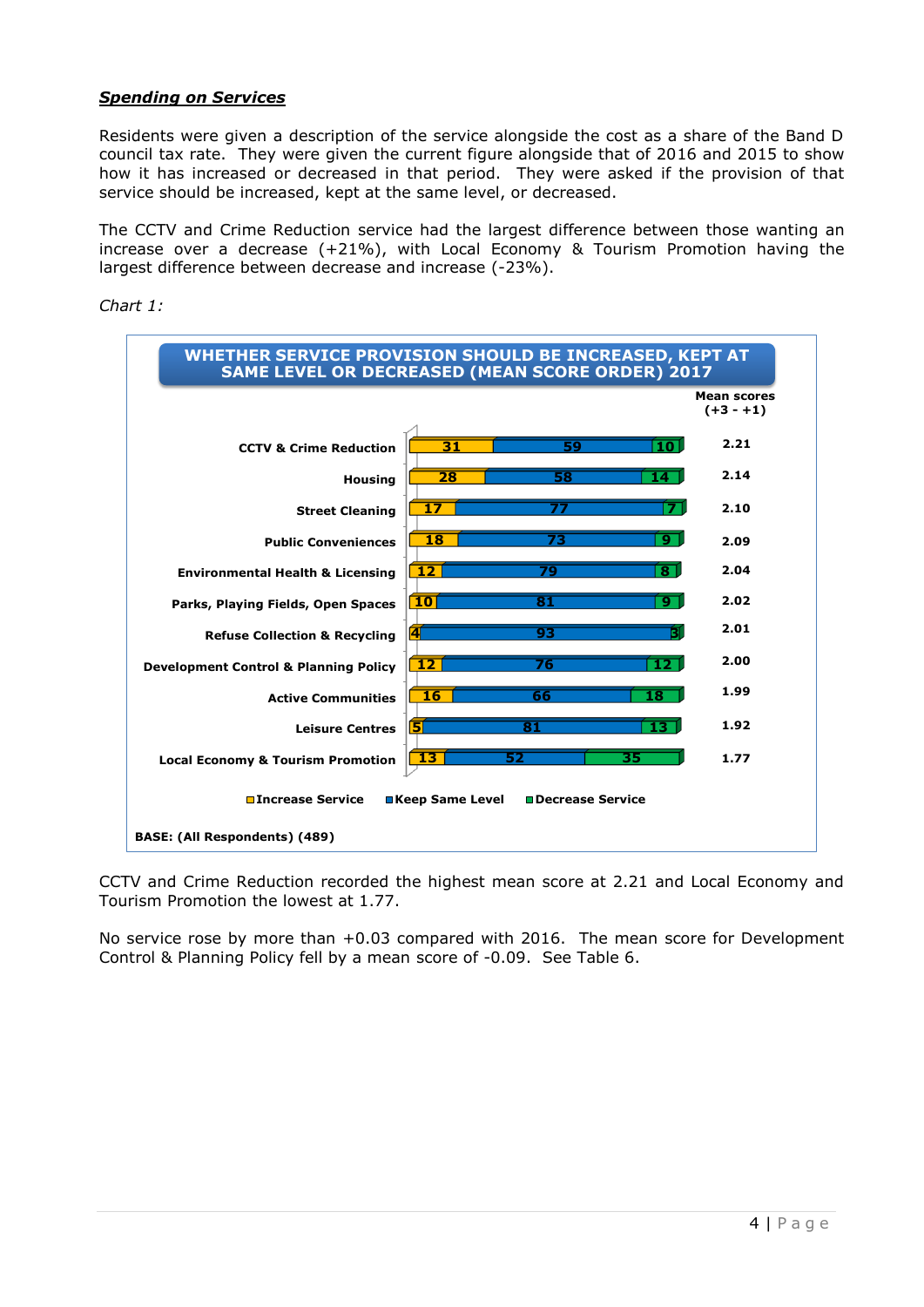*Table 6: Whether service provision should be increased, kept the same or decreased*

|                                                                                                                                                                                                                                                                                                                           | <b>Mean Scores Over Time</b> |      |      |      |      |      |
|---------------------------------------------------------------------------------------------------------------------------------------------------------------------------------------------------------------------------------------------------------------------------------------------------------------------------|------------------------------|------|------|------|------|------|
|                                                                                                                                                                                                                                                                                                                           | 2017                         | 2016 | 2015 | 2014 | 2013 | 2011 |
| <b>CCTV &amp; Crime Reduction</b> - This relates<br>to the provision of CCTV in the towns &<br>larger villages within the District. Also<br>working with partners to reduce crime &<br>anti-social behaviour within the District.<br>2014-£3.02, 2015-£2.78, 2016-£3.06                                                   | 2.21                         | 2.20 | 2.12 | 2.09 | 2.03 | 2.10 |
| <b>Housing</b> - This service fulfils the Council's<br>strategic housing responsibility by working<br>with housing associations to enable<br>affordable accommodation within the<br>District. This service also deals with the<br>homelessness function. 2014-£12.52,<br>2015-£11.96, 2016-£14.74                         | 2.14                         | 2.12 | 2.01 | 2.06 | 2.04 | 2.22 |
| <b>Street Cleaning</b> - This service relates to<br>the cleaning of the streets throughout the<br>whole of the District Area. 2014-£12.19,<br>2015-£11.08, 2016-£12.22                                                                                                                                                    | 2.10                         | 2.10 | 1.99 | 2.02 | 2.03 | 2.07 |
| <b>Public Conveniences - This service</b><br>concerns the provision of public<br>conveniences throughout the District.<br>2014-£3.09, 2015-£2.64, 2016-£2.85                                                                                                                                                              | 2.09                         | 2.11 | 2.02 | 2.09 | 2.07 | 2.15 |
| <b>Environmental Health &amp; Licensing -</b><br>Statutory function with responsibilities for<br>the enforcement of a range of provisions<br>concerned with the protection of public<br>health & well-being, including food safety,<br>pest control, licensing & health and safety.<br>2014-£8.13, 2015-£8.09, 2016-£7.22 | 2.04                         | 2.05 | 2.01 | 1.99 | 2.03 | 1.98 |
| Parks, Playing Fields & Open Spaces -<br>This involves the management of parks,<br>playing fields, & open spaces owned by<br>the District Council, verge trimming & tree<br>surgery. 2014-£4.74, 2015-£8.62,<br>2016-£4.86                                                                                                | 2.02                         | 1.99 | 2.02 | 2.07 | 2.04 | 1.97 |
| Refuse Collection and Recycling - This<br>service involves the fortnightly collection<br>of recycling & domestic waste. There is a<br>weekly collection of food waste. 2014-<br>£25.07, 2015-£21.80, 2016-£24.84                                                                                                          | 2.01                         | 2.00 | 2.01 | 2.05 | 2.02 | 2.04 |
| <b>Development Control &amp; Planning</b><br>Policy - This service is responsible for the<br>development of planning strategies &<br>determining planning applications. It is<br>also responsible for planning enforcement,<br>conservation, & policy implementation.<br>2014-£17.85, 2015-£17.16, 2016-<br>£18.88        | 2.00                         | 2.09 | 2.02 | 2.11 | 1.97 | 1.93 |
| <b>Active Communities - Play schemes,</b><br>school sports tournaments and physical<br>activity opportunities for older people.<br>2014-£1.27 2015-£1.16, 2016-£1.22                                                                                                                                                      | 1.99                         | 2.03 | 1.98 | 1.99 | 1.96 | 2.04 |
| Leisure Centres - The provision &<br>running of four Council leisure centres<br>across the District, play areas & the Skate<br>Park. 2014-£9.62, 2015-£12.58, 2016-<br>£10.92                                                                                                                                             | 1.92                         | 1.93 | 1.93 | 1.92 | 1.93 | 1.95 |
| <b>Local Economy &amp; Tourism Promotion -</b><br>This service relates to supporting business<br>& the promotion of tourism throughout<br>Stratford District. 2014-£2.02, 2015-<br>£3.35, 2016-£2.40                                                                                                                      | 1.77                         | 1.81 | 1.78 | 1.83 | 1.87 | 2.04 |
| <b>Base: (All Respondents)</b>                                                                                                                                                                                                                                                                                            | 489                          | 472  | 519  | 416  | 561  | 506  |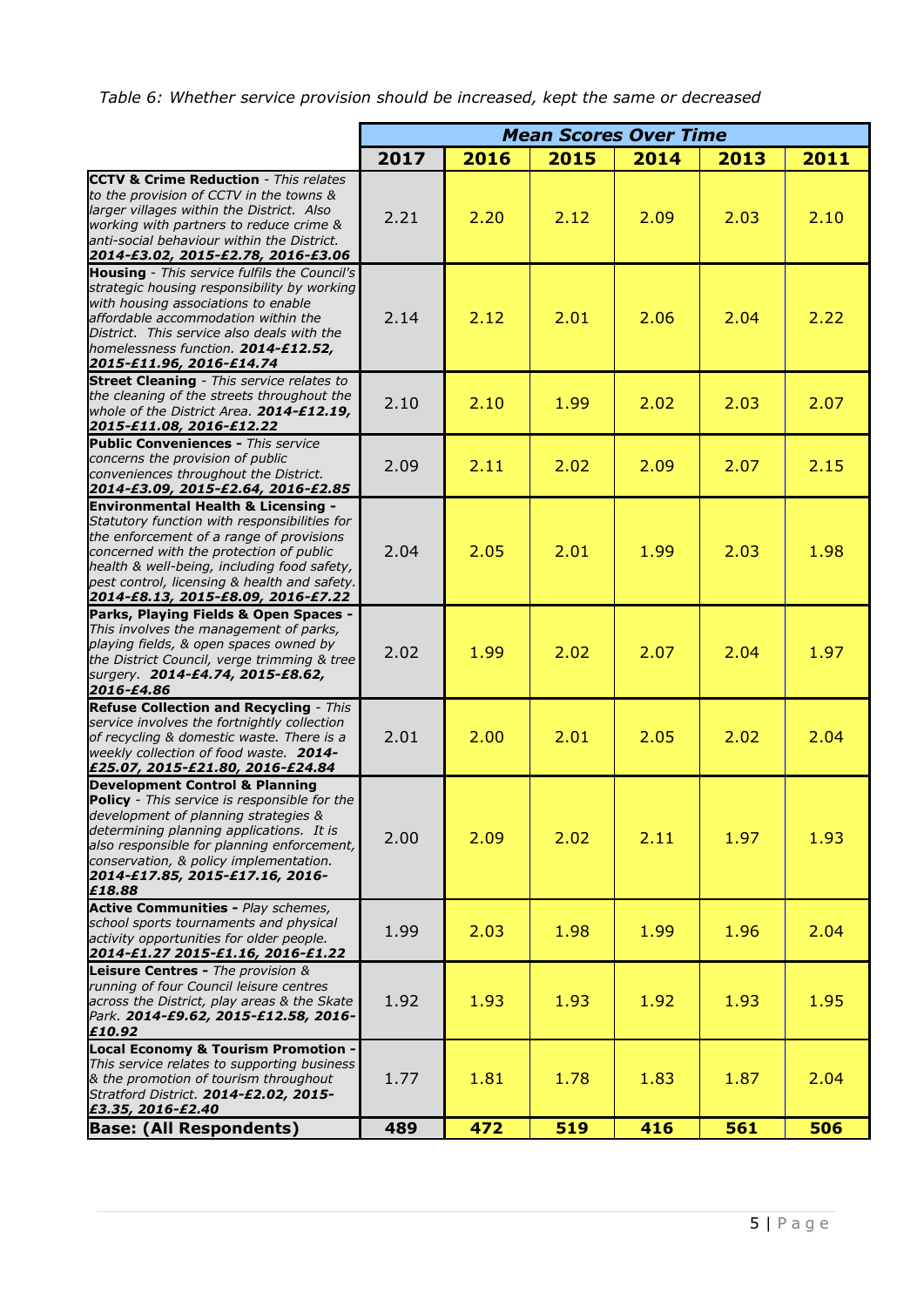# *Level of Support for Various New Proposals*

The following proposals were presented to residents in the questionnaire. They were asked to choose up to three options to support.

#### **a. Completion of Local Plan**

The Council approved the Core Strategy in July 2016; this provides the overall framework for planning decisions within the District. However, further Planning Policy documents are required to ensure sustainable development including the relation to Gypsy & Traveller sites, the Canal Quarter in Stratford-upon-Avon and Site Allocations.

#### **£150,000 one off**

#### **b. Strategic Review Implementation**

The Council is undertaking a Strategic Review of all of its activities and policies. A recent questionnaire identified 22 potential priorities for the Council to consider. In order to progress the schemes which the public suggested are priorities, then additional capacity for a two year period is required.

#### **£150,000 per year for two years**

#### **c. Review of Development Control**

Stratford-on-Avon District Council has seen an unprecedented number of planning applications; it is now ranked second in the country for districts for the number submitted for consideration. In response, the Council has needed to employ several temporary planners to support the core activity. This trend has now continued for more than 3 years and it is suggested that arrangements and income levels should be changed permanently. The result of this change is estimated to generate a net reduction in cost of £89,800.

#### **£89,800 saving per year**

### **d. Additional Housing/Homelessness Costs**

Following national reductions in welfare budgets the Council has seen an increase in the number of individuals who are presenting as homeless. In order to address these increased needs, a range of proposals are being considered to help individuals maintain tenancies and also allow for increased use of temporary accommodation.

#### **c.£160,000 per year**

## **e. Investment in Legal Team**

The Council has an internal legal resource which helps support all of the activities of the authority. Over the last four years the Council has needed to increase its legal advice, this has required the Council to buy in additional capacity at high hourly rates. This proposal would seek to bolster the internal legal team and significantly reduce the need to incur external solicitor costs. Whilst this bid is shown as a cost of £50,000 it is expected that the savings will be significantly greater*.* 

#### **£50,000 recurring**

The review of Development Control was by far the first choice for residents at 77% support. Least support was the implementation of the Strategic Review – 29%.

*Table 7: Support for Proposals*

|                                              | $\frac{O}{O}$ |
|----------------------------------------------|---------------|
| <b>Review of Development Control</b>         | 77            |
| <b>Investment in Legal Team</b>              | 58            |
| <b>Additional Housing/Homelessness Costs</b> | 56            |
| <b>Completion of Local Plan</b>              | 49            |
| <b>Strategic Review Implementation</b>       | 29            |
| <b>Base: (All respondents)</b>               | (484          |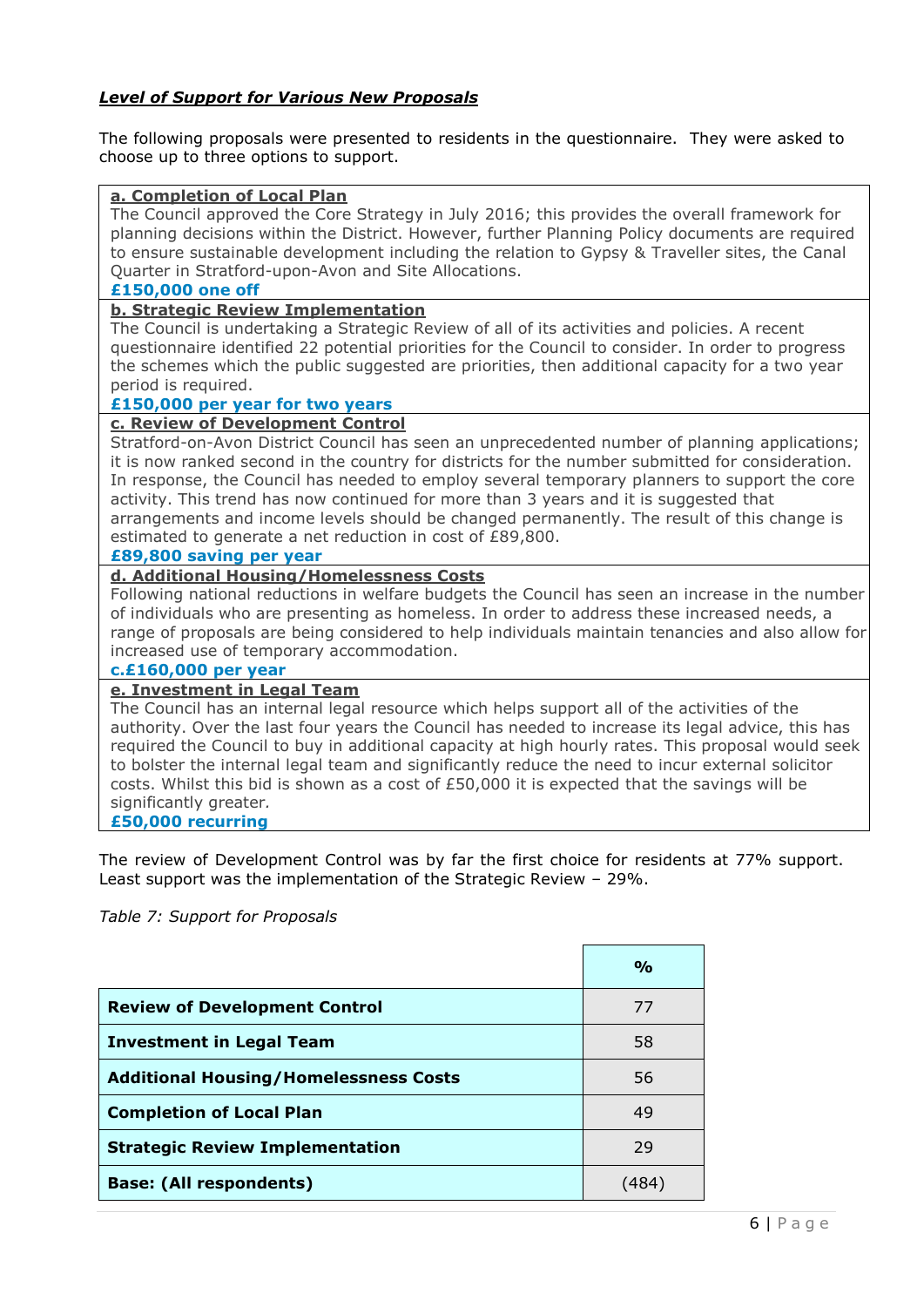# *Value for Money*

Panel members were told that the current council tax element for a Band D property was £133.05. They were asked if this represented good value for money or not.

The value for money figure remains at a high level of 89%, the same as 2016 and the joint second highest figure recorded in the last eight surveys.



#### *Chart 2:*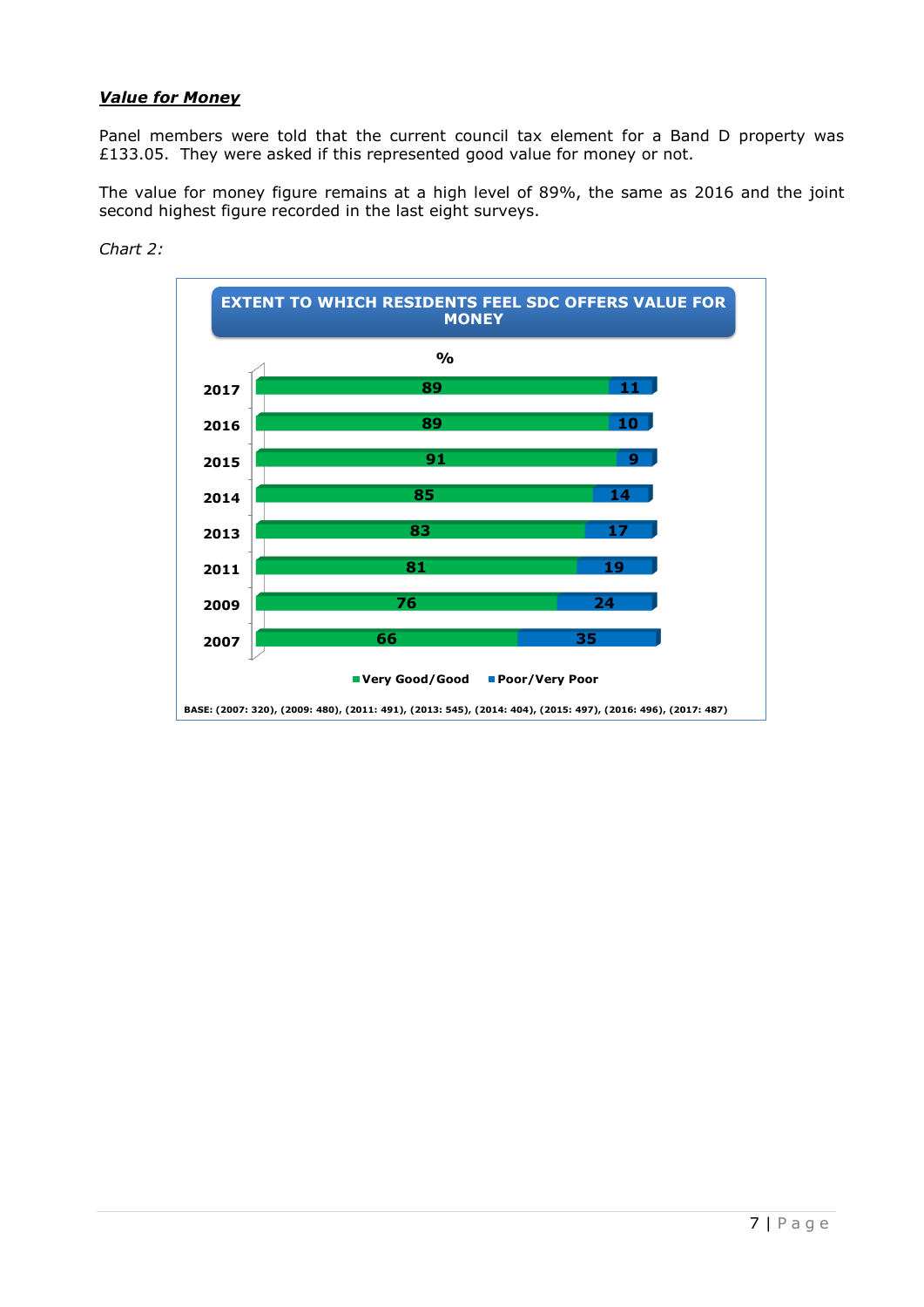# **Statement questions on SDC services**

#### **SDC services are delivered when people want them**

Asked whether they felt SDC services were delivered when people wanted them, 42% agreed and 10% disagreed. The agreement figure was 4 percentage points up on the previous year.



*Chart 3:*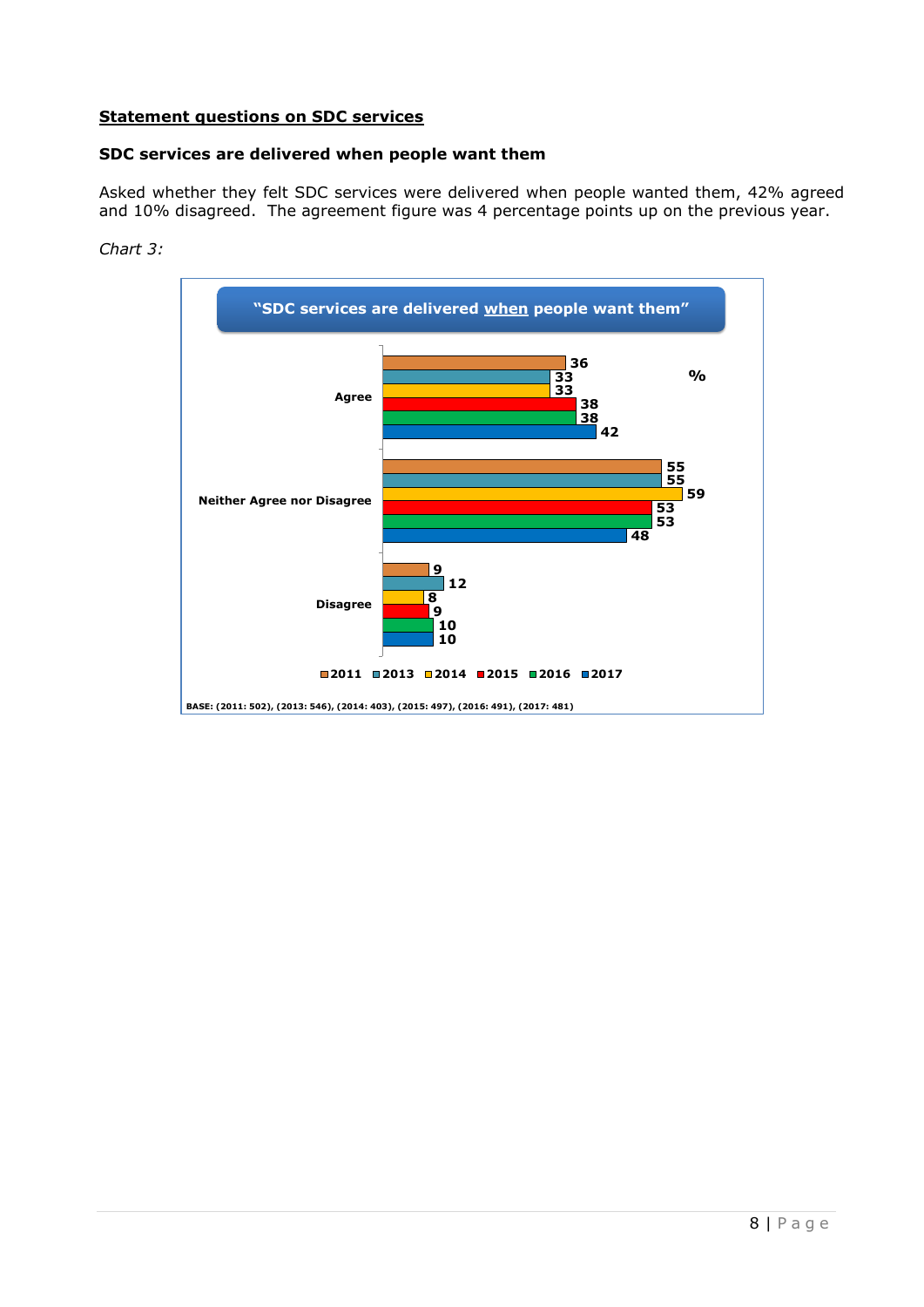# **SDC services are delivered the way people want them**

Asked whether they felt SDC services were delivered the way people wanted them, 36% agreed and 10% disagreed. This question has a high percentage of neither agreeing nor disagreeing at 54%. The agreement figure is up 4 points on the previous survey.



*Chart 4:*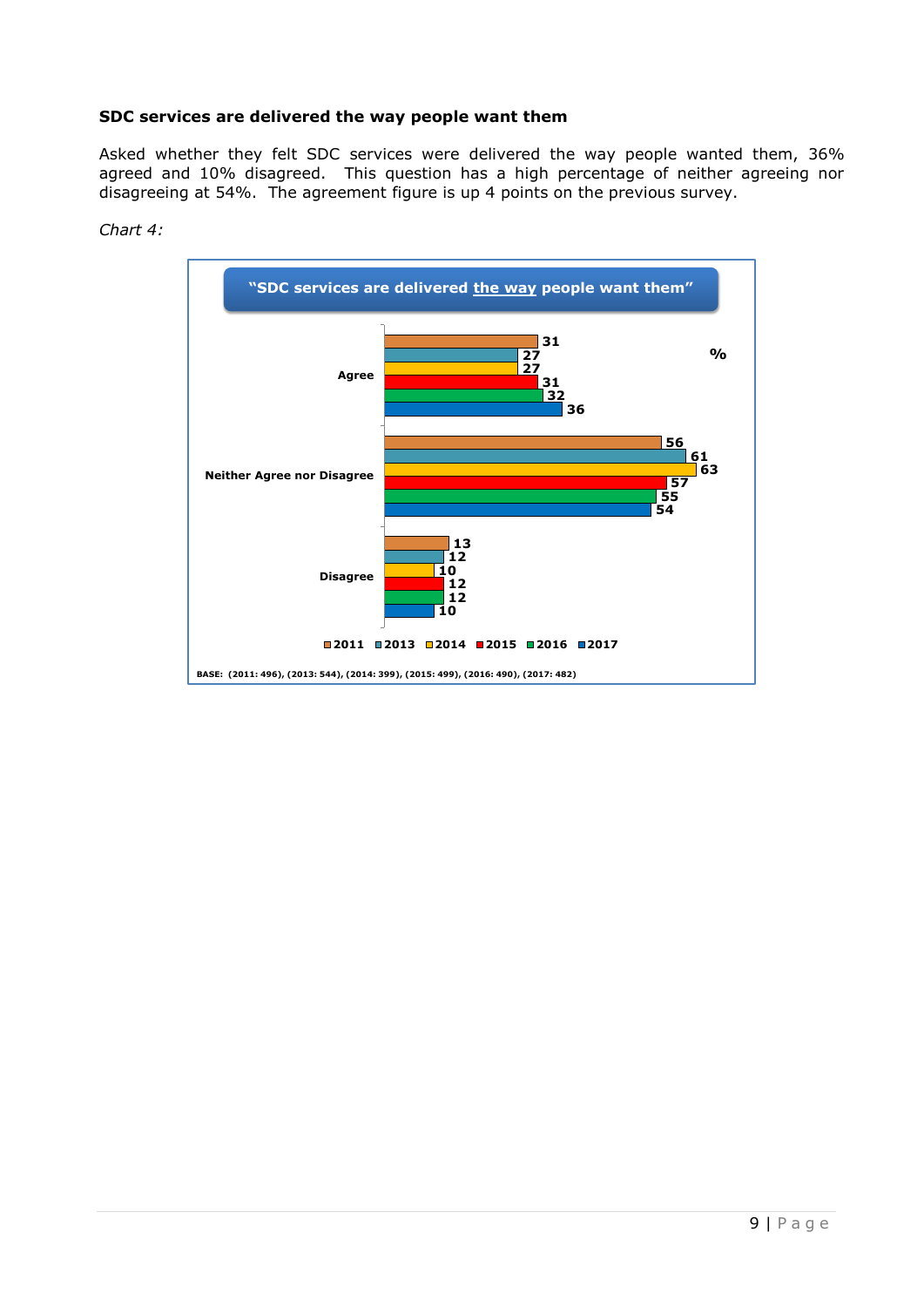## **SDC services are delivered where people want them**

Asked whether they felt SDC services were delivered where people wanted them, 34% agreed and 14% disagreed. The agreement figure is slightly higher than 2016 by 2 points. More than half neither agreed nor disagreed.



*Chart 5:*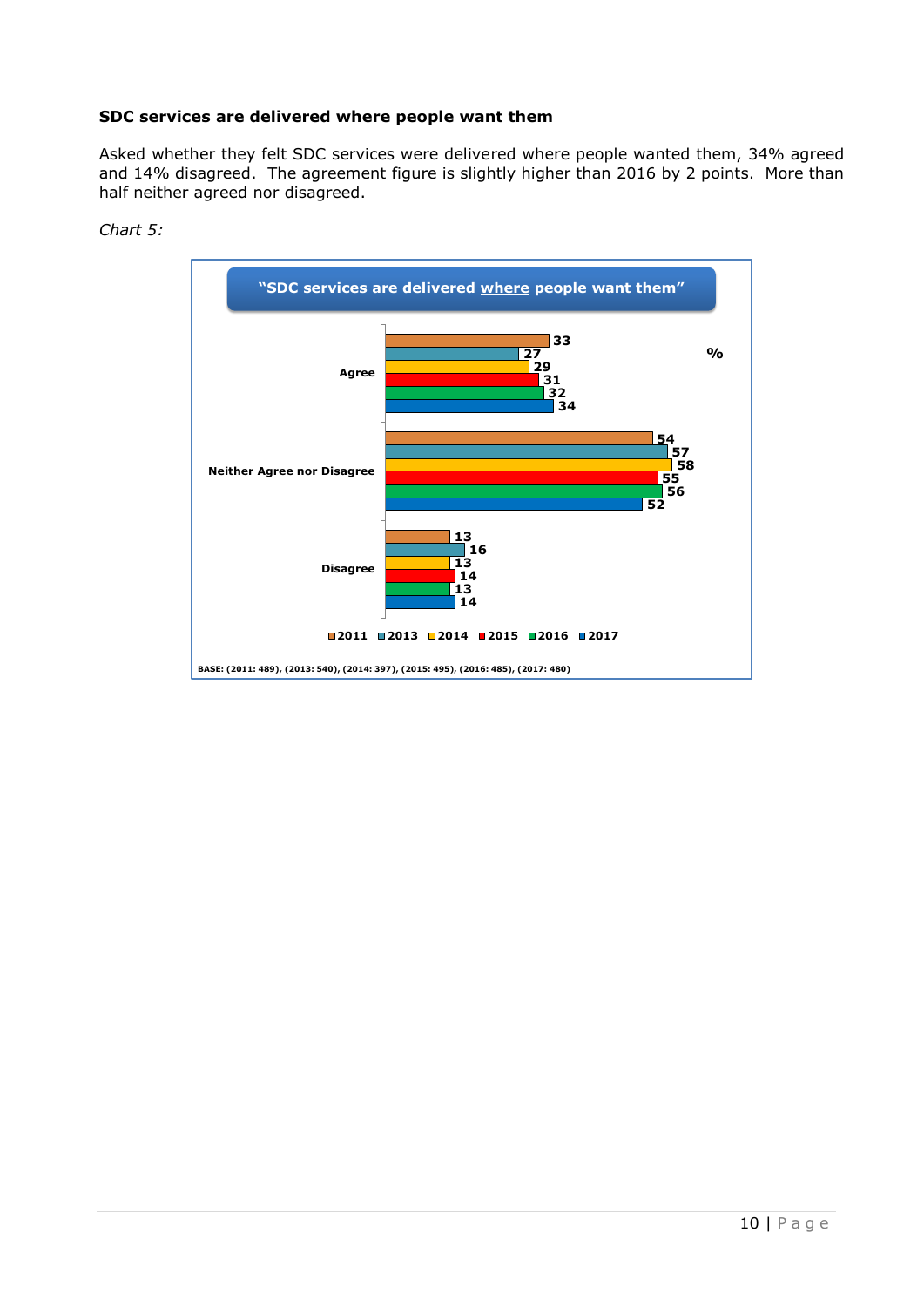# **Quality of Council services is generally good overall**

Seven out of ten respondents (72%) felt the quality of Council services was good overall. This figure has risen 10 percentage points on 2011. Disagreement with the statement rose 2 points from 4% in 2016 to 6% in 2017.



#### *Chart 6:*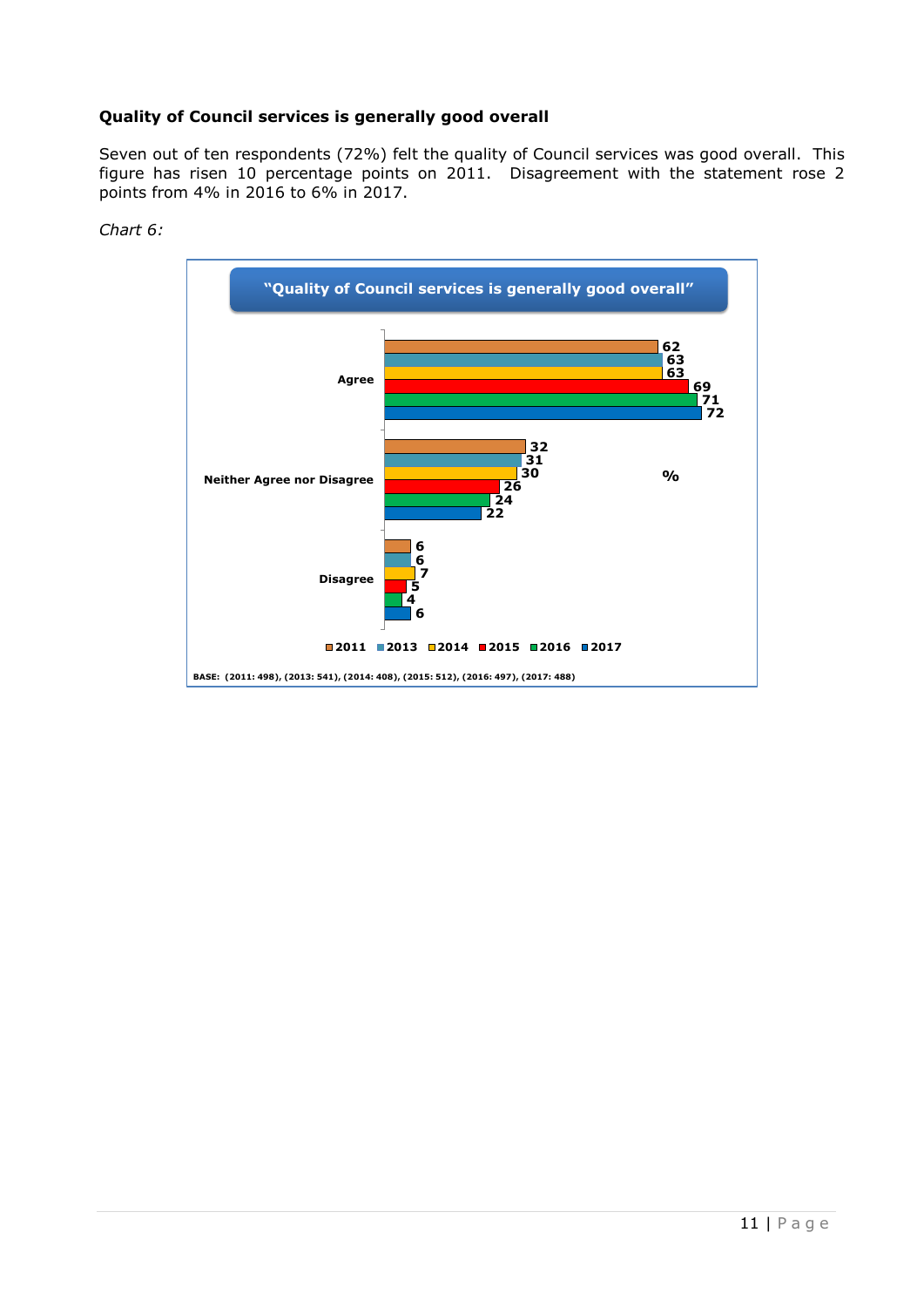## **SDC has enough money to meet all the demands on its services**

Since 2011 residents are less likely to agree that SDC has enough money to meet all the demands on its services. This shows the awareness they have about the cuts in public services. Exactly a quarter of those surveyed agreed with the statement, representing a fall of percentage points from the level in 2011. The disagreement level has risen to 27% in 2017 from 16% in 2011.

# *Chart 7:*



 comments were made in relation to the statement questions and these are shown in the appendix.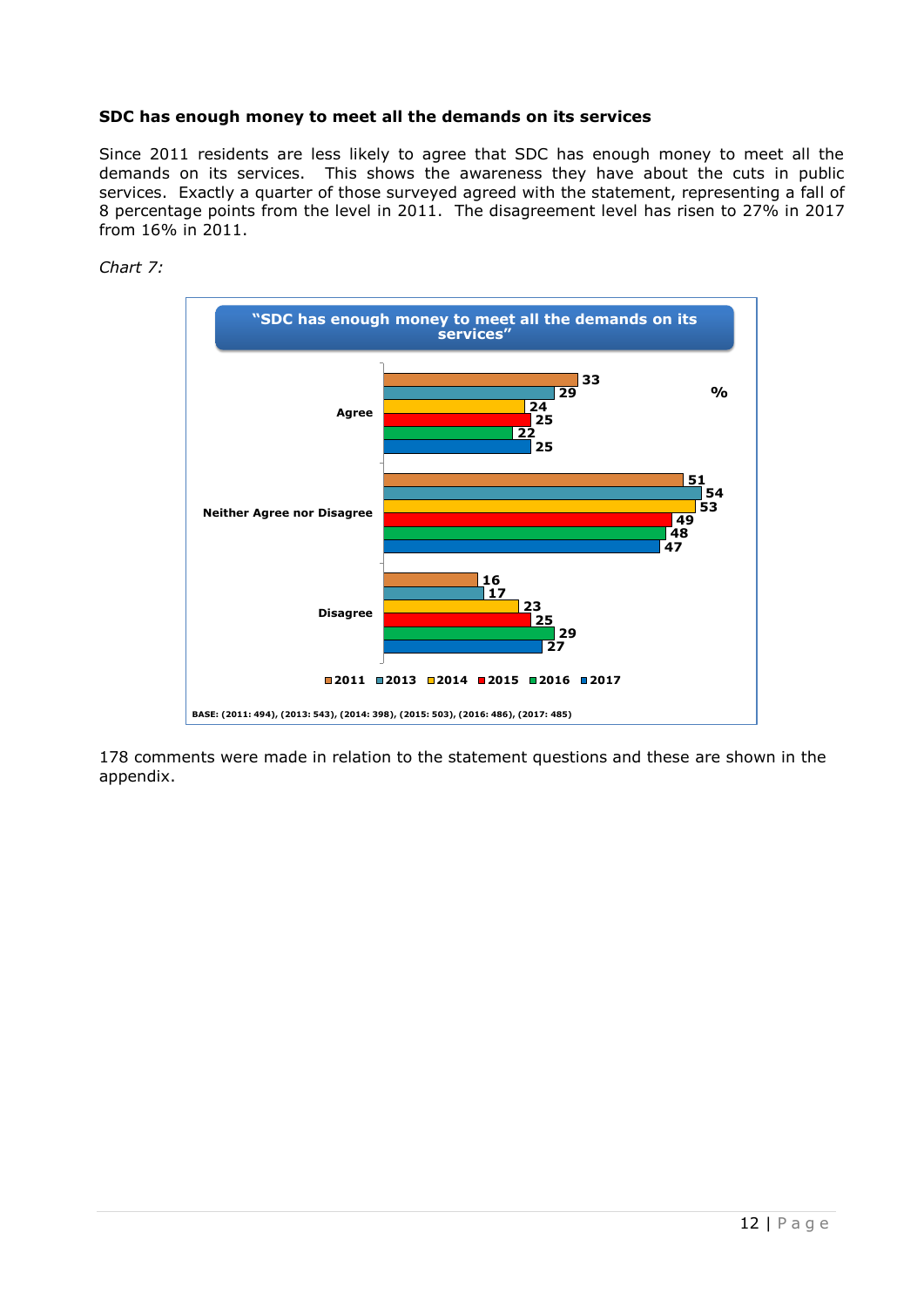# **Respondents' Profile**

*Table 8: Gender*

|        | $\frac{9}{6}$ |
|--------|---------------|
| Male   |               |
| Female | 48            |
| BASE:  | ם ז           |

### *Table 9: Age*

|                      | $\frac{6}{6}$ |
|----------------------|---------------|
| Up to 29             | $\leq$ 1      |
| $30 - 39$            | 5             |
| $40 - 49$            | 11            |
| $50 - 59$            | 16            |
| 60-69                | 29            |
| $70 - 79$            | 29            |
| <b>80 &amp; over</b> | 11            |
| <b>BASE:</b>         | 457.          |

*Table 10: Number of adults aged 18 or over in household*

|              | $\frac{1}{2}$ |
|--------------|---------------|
| One          | 27            |
| Two<br>Three | 63            |
|              |               |
| Four         |               |
| <b>BASE:</b> | (472)         |

*Table 11: Number of children aged 17 or under in household*

|               | $\frac{O}{O}$ |
|---------------|---------------|
| <b>None</b>   | 85            |
| One           |               |
| Two           | n             |
| Three or more |               |
| <b>BASE:</b>  |               |

*Table 12: Accommodation Type*

| Owned outright                 |    |
|--------------------------------|----|
| Buying on mortgage             | 20 |
| Rent from Housing Assoc./Trust |    |
| Rent from a private landlord   |    |
| Other                          |    |
| <b>BASF</b> *                  |    |

*Table 13: Whether respondents have any long-standing illness, disability, or infirmity*

|                 | %     |
|-----------------|-------|
| <b>Yes</b>      | 24    |
| $\overline{No}$ | 76    |
| <b>BASE:</b>    | (486) |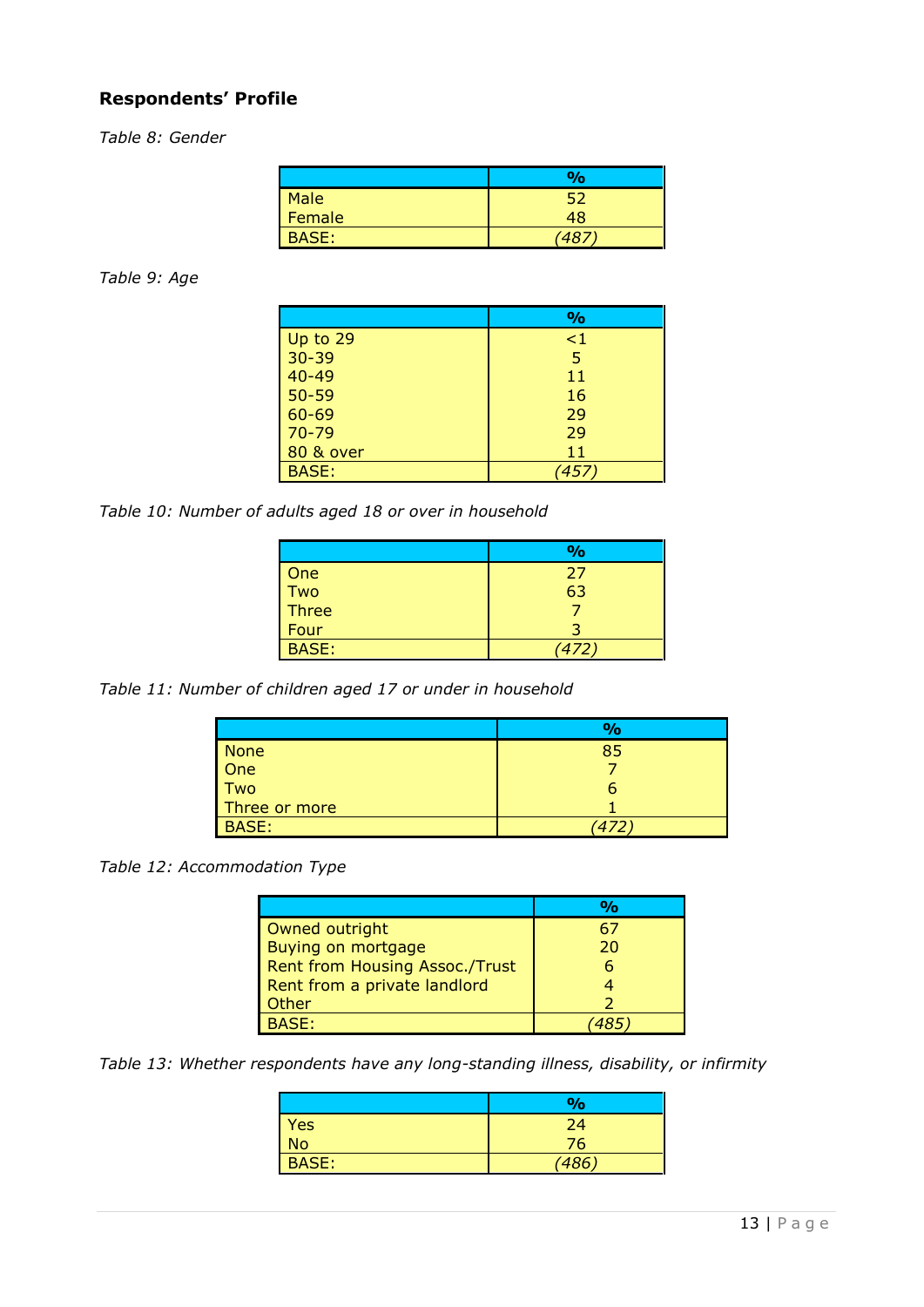*Table 14: Whether this illness or disability limits respondents' activities in any way*

| Yes                           |     |
|-------------------------------|-----|
| No.                           | 12  |
| BASE: (Those with disability) | 116 |

*Table 15: Activity which best describes what respondent is doing at present*

|                                                      | $\frac{O}{O}$ |
|------------------------------------------------------|---------------|
| Employee in full-time job                            | 19            |
| Employee in part-time job                            | 12            |
| Self-employed, full or part-time                     | 11            |
| Full-time education at school, college or university | $\leq$ 1      |
| Unemployed and available for work                    |               |
| Permanently sick or disabled                         |               |
| Wholly retired from work                             | 55            |
| Looking after the home                               |               |
| Doing something else                                 |               |
| BASE:                                                |               |

*Table 16: Origin*

| White - British                                    | 96 |
|----------------------------------------------------|----|
| White - Irish, White - Other Background, Non-White |    |
| BASE:                                              |    |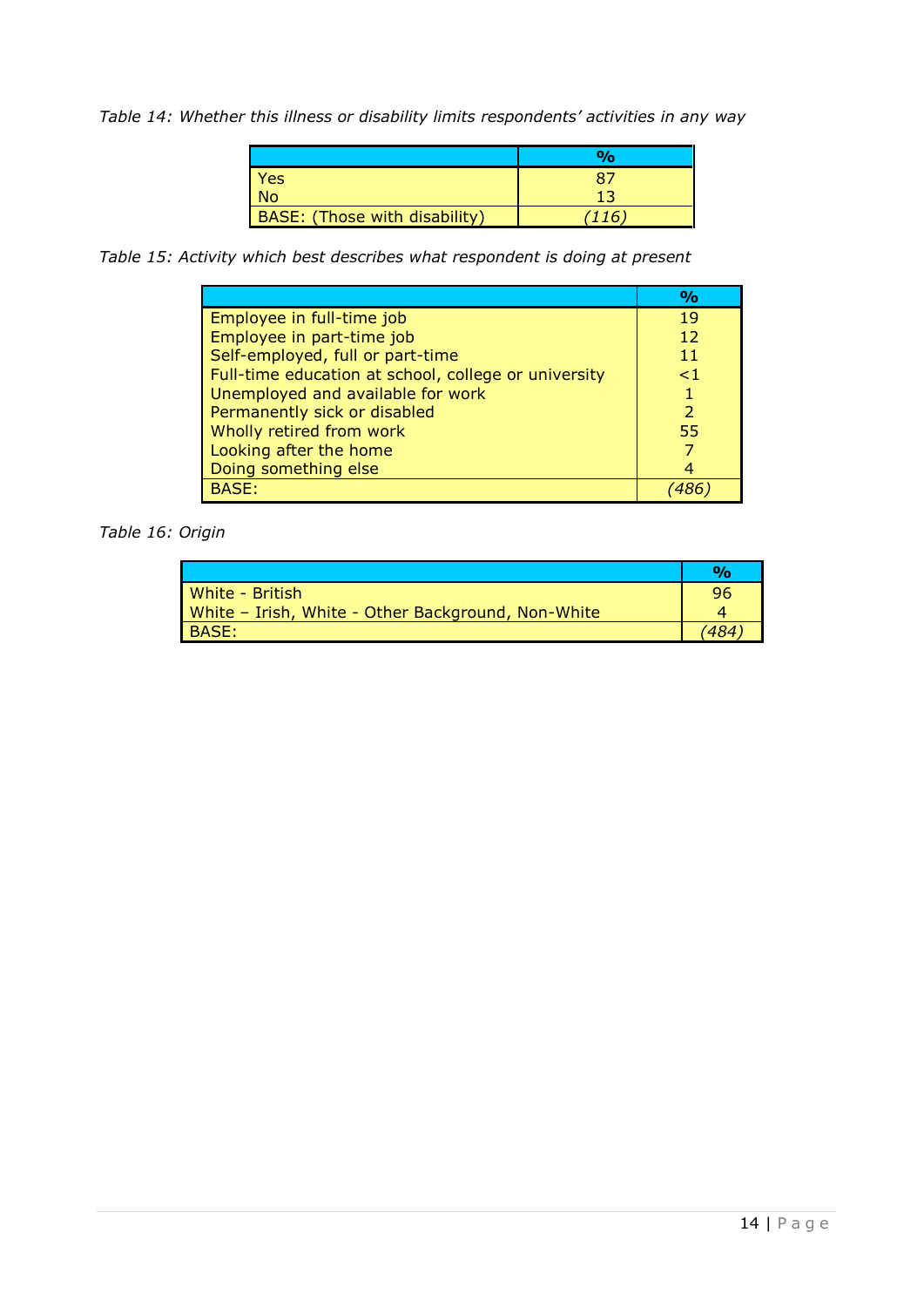# **APPENDIX**

Additional comments made relating to the statement questions.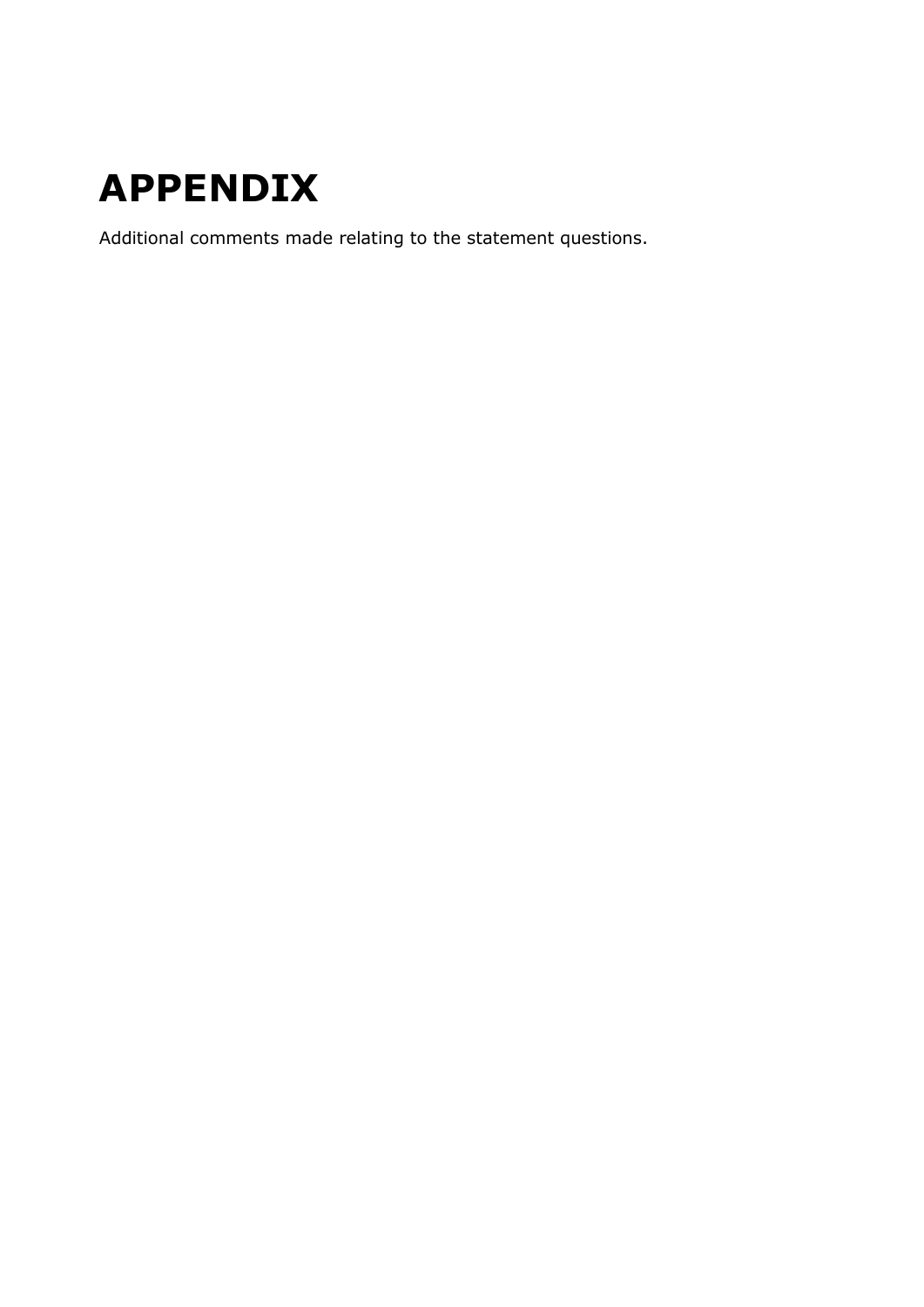The council needs to be more diligent in the way it spends money internally, one suggestion would be to sell Elizabeth House, which is a prime town centre site, and move to a cheaper facility that could be leased/rented out of the town centre.

Do not think council considers local people in planning or traffic congestion caused by it at all.

Year on year I pay more and more in Council Tax and I see fewer Police patrols and no evidence of local area improvements (Lighthorne Heath). We no longer receive landscaping and any local improvements have to be carried out by local volunteers. I've never seen any council employees clearing rubbish and I rarely if ever see road sweeping done. Yet year on year I pay more in Council Tax.

The 'Disagree' answers is an attempt to highlight the lack of a strategic planning document which seems to me to have resulted in the council losing control of the planning process. Do not know enough about it

SDC should start to remember that Studley is part of the SDC area. It is time that SDC treat Studley the same as Stratford and not just some forgotten area.

Considerable housing is being developed in the SDC area but the infrastructure is not being developed along with it. Shops are closing, roads are congested, and in surrounding districts Studley being a prime example vehicles are encouraged and allowed to park on pavements along both side and main roads restricting pedestrian access and traffic flows. Traffic pollution is killing residents.

See the previous Qu 4 - more money for leisure services

An apparent lack of willingness to do anything. verges and hedgerows are in a bad way

in relation to the above question, whilst I am generally happy with the service provided I cannot speak for others who may disagree. I would need to have information about the number of complaints raised and such like before I could give a more precise answer. I do think if you want to put up council tax, I would only be able to support it if an accurate assessment of home values and the bandings was performed. I live in the smallest house of 3 that i have owned in the last 20 years but Am in the highest band! If you want to put up costs it needs to be fairer and then I would be in agreement

The only service I use regularly is waste disposal. I do not have enough experience of others to comment

Clearly SDC does not have enough money due to trying to plug the enormous pension gap with increases cost of parking in the town and parking fines as one method and combining services with other authorities as another. It is felt that the SDC scare very much about how Stratford Town itself looks to tourists (the flowers always look lovely I have to say) but don't really care much about other places in the district; this may or may not be a fair comment but that is certainly the feeling amongst people who don't live in Stratford. And people who do live or work in town just feel that they are there to be charged vast amount of money for parking for the privilege of going to work or shop.

Don't have enough information to comment

We live in a small parish and apart from leaf clearing, lighting and general cleaning, we see very little for the money we pay, especially as we are both pensioners with no offspring. 1)THERE ARE MANY EMPTY SPACES ABOVE SHOPS AND IN THE TOWN CENTRE WHICH WOULD BE IDEAL FOR CHEAP HOUSING. 2) BUS SERVICES TO WORCESTERSHIRE ARE VERY POOR AND FEW AND FAR BETWEEN. 3) THERE APPEARS TO BE SOME "SHARP PRACTICE" WITHIN THE COUNCIL AND BETWEEN "FAVOURED" LANDLORDS REGARDING SOME PLANNING ISSUES EXPERIENCED IN STUDLEY.

Planning department in need of major investigation. Those in authority are unapproachable, unhelpful, dismissive and very defensive if any comment is made to question their decisions. Those in authority refuse to take personal responsibility when mistakes are made and choose, instead, to blame team members. This is not how a planning dept. should be run and council's refusal to accept that this dept. has problems in management is extremely worrying.

Very difficult to answer as I do not have enough information to comment with any degree of certainty

An area that I am not familiar with, as the only services I am aware of are rubbish collection, planning applications and lack of buses to outlying areas which reduces our connection to Stratford.

As a lay person it would seem all is in working order. I cannot answer the 5th question because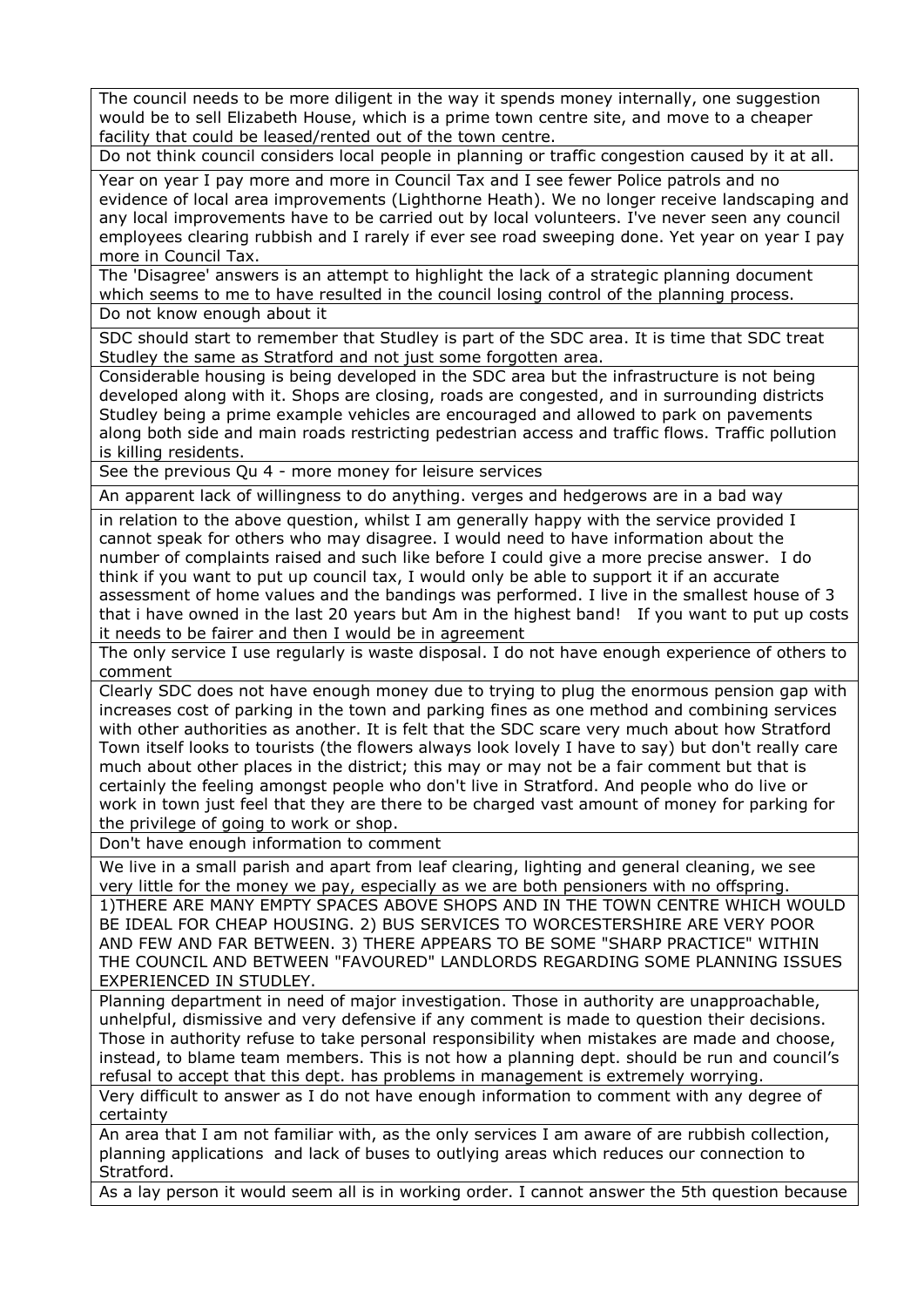I am not in possession of the necessary facts.

SDC staff are always pleasant, answer queries efficiently and if they cannot answer the question will come back to you with an answer. However at times SDC do not seem to look at the whole picture in relation to long term demands

I understand that budgets are tight and frankly a small increase in Council Tax (even above the 2% limit) is acceptable at a local level.

Planning Department has a very poor reputation. Streets are not cleaned regularly Planning development control is not apparent due too many part time planning officers hence the observation above. Stratford Trust could do more with their cash but not trying to gain through development ideas. Traffic management needs urgent attention. Housing developments need to be controlled and restricted as it is becoming a pressure for the town due to council not sorting their core strategy plan sign off which was late. Stratford is changing and now over developed . Too many restaurants and coffee shops. Could add more and more but the communication with public and residents of Stratford are not consulted enough. It is about

time the people have a say about the district Demands on SDC services are infinite I imagine.

An indication of different ways services could be provided and the cost differential (across the

board/ pay at point of use etc?) would be a useful tool for discussion.

I am happy with the services provided to date i would be for a small tax increase to maintain current services

I would support a proposal for an appropriate increase in council tax overall. In addition I would like to see further higher rate bands that would enable the wealthier part of the community to make an appropriate contribution.

I received excellent advice and support when I contacted the council housing dept. about a rent increase for my vulnerable adult son who is in privately rented accommodation in the town centre. Lady I spoke to was kind and thoughtful and knowledgeable

The SDC needs to raise more money to provide essential services for an expanding town and in particular more housing, roads, education and health. This can only be done by increasing domestic rates and maintaining business rates .

Services are to Stratford centred.

I believe housing is a very important issue for those who cannot afford to buy or cannot afford commercial rents, we need to do as much as possible to help those people and also to help the elderly who wish to move from oversized properties. Therefore we need additional resources to provide housing and to provide assistance to those who need help in finding homes.

We realise we live in a very peripheral village and therefore have to travel to access many services.

I receive a good service generally from SDC, thank you. I am concerned that inappropriate planning decisions have been reached in the absence of a confirmed 5 year housing supply, and this needs to be urgently and permanently resolved (should have been two years ago...) While generally well managed (thank you again) I'm sure that other core costs could be reduced to increase spend on services to our most vulnerable residents.

I don't agree that being one of the cheapest council tax areas in Warks/country is anything to boast. Let's boast that street sleepers are supported, the elderly are supported and the disadvantaged in general are helped. If the residents of Stratford can't afford to pay a bit more then who can?

Failure by Planning and Enforcement Officers to defend residents at Planning Inquiries and failure to take enforcement action against developers who consistently flout planning conditions, together with disinterested Councillors who fail to reply to emails.

I do not want to see council tax increases above 2%, especially if it is to fund projects for housing for people who choose not to work hard and get jobs nor social care for people who have chosen not to save for their old age.

Planning and legal support continue to be a weak spot which needs support.

Clearly the council is underfunded by central government zeds has competing priorities. I live in a rural area and the bus services to nearby towns have been cut drastically. This is causing me and many other non-drivers major problems as we cannot get to work, school, college, shops, amenities. It causes social isolation as well which in turn creates further problems. In my opinion far too many housing developments are going on and there is not capacity in terms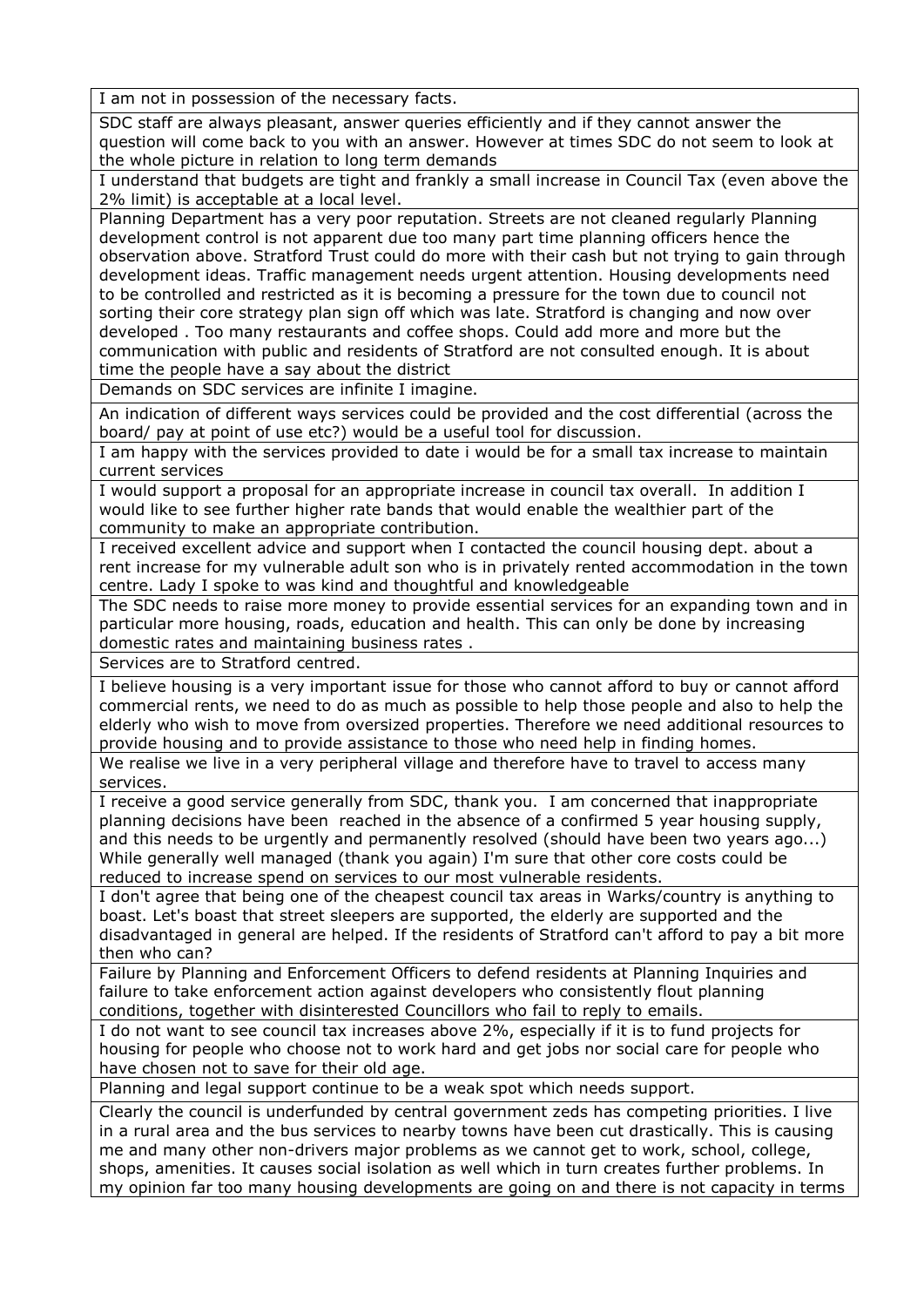of amenities to support the influx of people particularly noticeable in Harbury, Bishops Itchington and Southam.

the refuse collection is poor, most people want a return to weekly collections how come that waste from black bags that are not sorted with recycling is put into the same lorry as the sorted refuse the last time i looked on government sites there is no law that says you must recycle

Within local authorities the cost of employment is too high mainly due to pensions, absenteeism etc

We appreciate the efficiency of the refuse services, and would not wish to see a diminution of this excellent facility. There is a lot of fly tipping around Sambourne, and it would be good if there were some high profile prosecutions.

Strategic Planning is poor leading to ad hoc decisions and poor quality of life

The outlying areas lack the services that the town receives.

Too much emphasis on tourists, not enough consideration for residents. ie parking, no bus terminal , and large amounts of money spent on promoting tourism.

Council tax should be increased for the upper bands to allow the Council to allocate more land for social housing, including the planning requirements of the developments.

Very satisfied & feel lucky that we live in the Stratford area.

Is another approach needed? Instead of itemising all services & then attempting to apply a cost to them all, why not start on a "hierarchy of needs" approach. Start with the No1 essential service, apply the current running cost to it, then identify the next important "need", apply current cost, etc. When you run out of money, scrap those services remaining because they are not essential needs and people can choose if they want to pay privately for them (eg leisure service)

Overall happy with the service provided. Particularly favour the one recycling bin arrangements as I feel this encourages recycling.

I do not feel that, at present, I have enough knowledge to answer most of these questions as I am a little out of touch.

I have always found my queries answered politely and where possible dealt with

Overall the level of service is very good, I feel that SDC should look how commercial companies could contribute more towards the upkeep of the town i.e. street cleansing etc.. Litter in the town and surrounding areas is becoming a bigger problem. I'm also concerned about the increasing levels of homelessness in the town.

Major savings should be made by stopping sick leave being taken automatically as additional holiday. Full time employees are far more efficient than part time and motion action needed o improve output.

Bin collection, grass verges hedge, tree pruning, pavement condition and prevention of soiling by dogs are examples of areas that are clearly inadequate

It would help if we knew 'what' services each section related to.

In my opinion, the most noticeable area where investment and improvement is needed is to bring to zero the number of homeless people in Stratford town centre. This has increased astonishingly and, apart from begging massively discouraging shoppers and tourists from coming to Stratford on repeat visits, casts a pall of shame over the town. Rightly or wrongly what must visitors think of us?

Users of leisure facilities should pay a realistic price to be involved. Those facilities that have a substantial running cost and only used by a few should be closed

Green bin collections are a huge waste of money and results in less composting all local authorities should use less signage less visual clutter and saving money

I have no idea whether SDC has enough money to meet all the demands on its services. think it is wrong to ask me to select three areas to support for the budget especially as not all the information is available. For example are you expecting the number of planning applications to continue at the current rate? If yes then the requirement for permanent staff is the right decision, if no then we shouldn't take staff on to end up over staffed in the future and possibly end up with a redundancy situation. For example - what activity is driving the need for additional staff in the legal team? Is it linked to the planning applications, so will these reduce over time? Is it linked to noise pollution issues or non-payment of council tax?? There may be other ways to mitigate the need to increase the team. It is misleading not to give the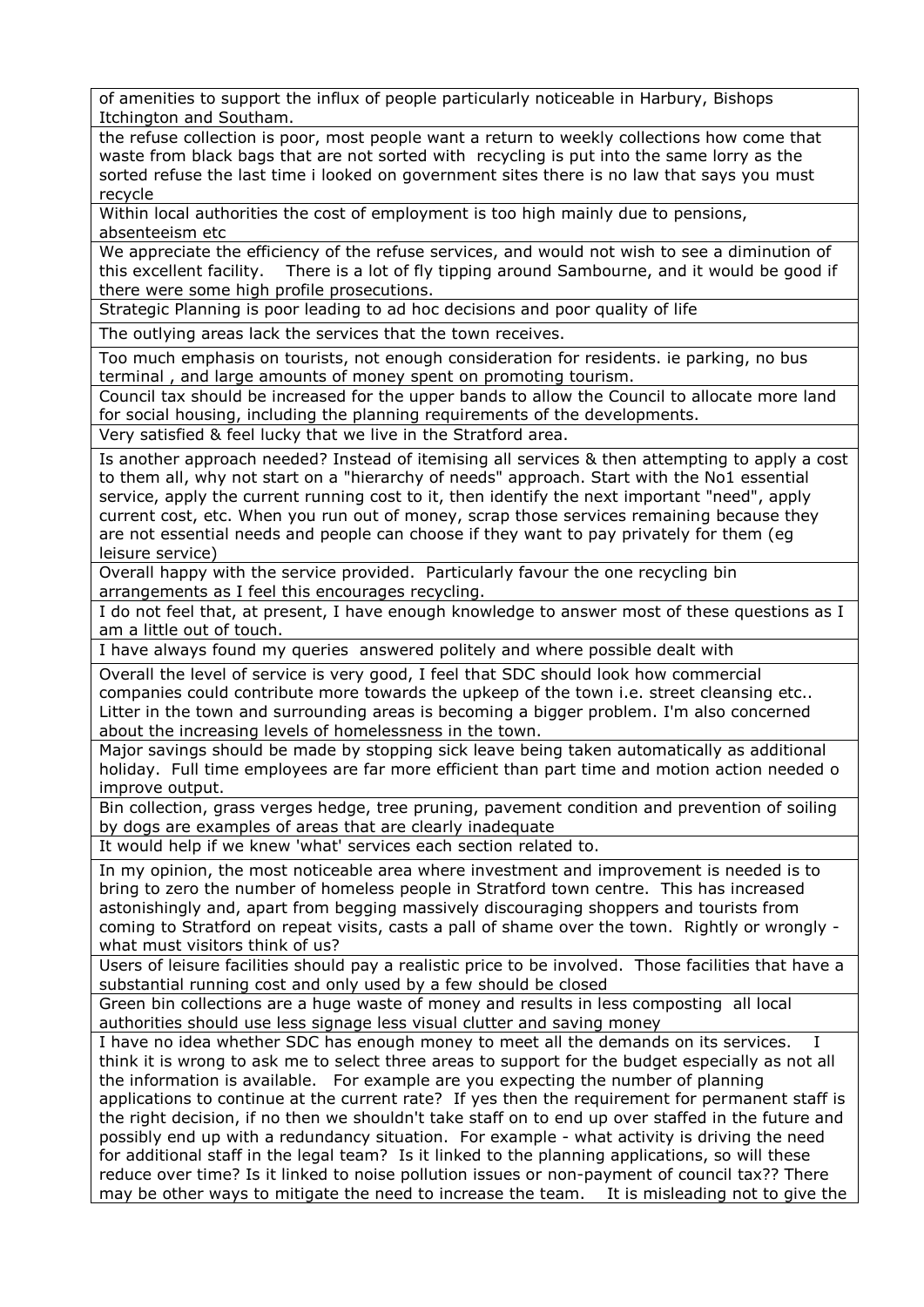whole context for the decision, my decisions if I had this additional information might be different

My personal experience with the District Council has been positive. I appreciate that cuts have to be made and this impacts upon the services the Council can provide.

If you cut too much then the poorest in society suffer the most

Any increase in overall council tax should not exceed CPI which h is used by govt. to fix public sector pensions.

In regard to planning applications if you relaxed some rules in planning and change of use you could bring in more income from council tax. People just want a home and if that means changing a few rules then I think that's a good thing for the council.

Quite difficult to answer some of the questions precisely as to many of them I feel the answer should be 'It all depends'! The questions in Q6 for example are just too vague and generalised - e.g. some services may be delivered when some people want them but not others. Ditto the following two questions.

Generally I am satisfied with services provided. I think the refuse collection service is excellent and I hope there will be no attempt to reduce the number/frequency of collections.

Lack of operating efficiency across the board. Top heavy bureaucracy. Unable to address clearly defined long term problems. Poor decision making regarding spend on various projects. Business and community initiatives overly biased in favour of Shakespeare branded businesses. No specific comments

SDC is very Stratford centric. Other towns and villages seem to be forgotten

Sometimes outlying villages are forgotten when decisions are made.

In my experience SDC appears to meet my needs, however my standard of living is more than adequate but others may not be as fortunate, as a result SDC should make every effort to eliminate homeless people/need for food banks etc. Our property is above the band D and would not object to reasonable increases in council tax but not at the expense of the less well off, or for SDC to use any additional funding for the development of tourism etc. which primarily benefits business

With a rising tide of social concerns being faced by councils everywhere, I don't feel it appropriate for financial cutbacks in key areas or indeed their support framework. I feel that time is well spent by looking at how things can be done more efficiently & effectively in all areas & I am sure the majority of council members would agree with this. Perhaps a senior members think tank could become a regular feature of council business in order that this may be achieved in the long run.

Living in Alderminster, with family ties in Whatcote, we are told that the council is for us, but we don't get any help. We need a house in Whatcote or Tysoe but are told there are no houses available, but foreign families are moving in! We feel that people from out the area get more support than us living in the area, who are paying into our community.

I think it is extremely difficult to provide the same level of service on a decreasing budget. It is almost impossible to prioritise some services over others when it is often the most vulnerable who are affected when services are cut. Are there any areas where the district council could share services (eg for legal team, planning etc) to help save costs?

It is difficult to agree totally with the last statement as I do not know if the council have enough in the pot. I do think there needs to be a curbing on new properties in the area.

If you live in Stratford then it is acceptable but for the populous who have to take a miserly hand out after all the tourists and councils have had share it is disgusting!!!!!!

Don't overspend on salaries and only retain and invest in talented people to do the necessary work

I think we are scrimping away in Stratford where we need to be investing in the future We have seen more homelessness in the town. We need to spend supporting those who have less money. Most residents can afford more. We should save money and improve operations by consolidating the three tiers of local government.

I don't have enough knowledge about the issues that are presented to the Local Authority to make a judgement on whether services are delivered when/where/the way people want. As the council tax is increasing and presumably the increase in homes in and around Stratford

has increased there should be more money available.

I feel that the Local Plan must be completed before we consider any other items.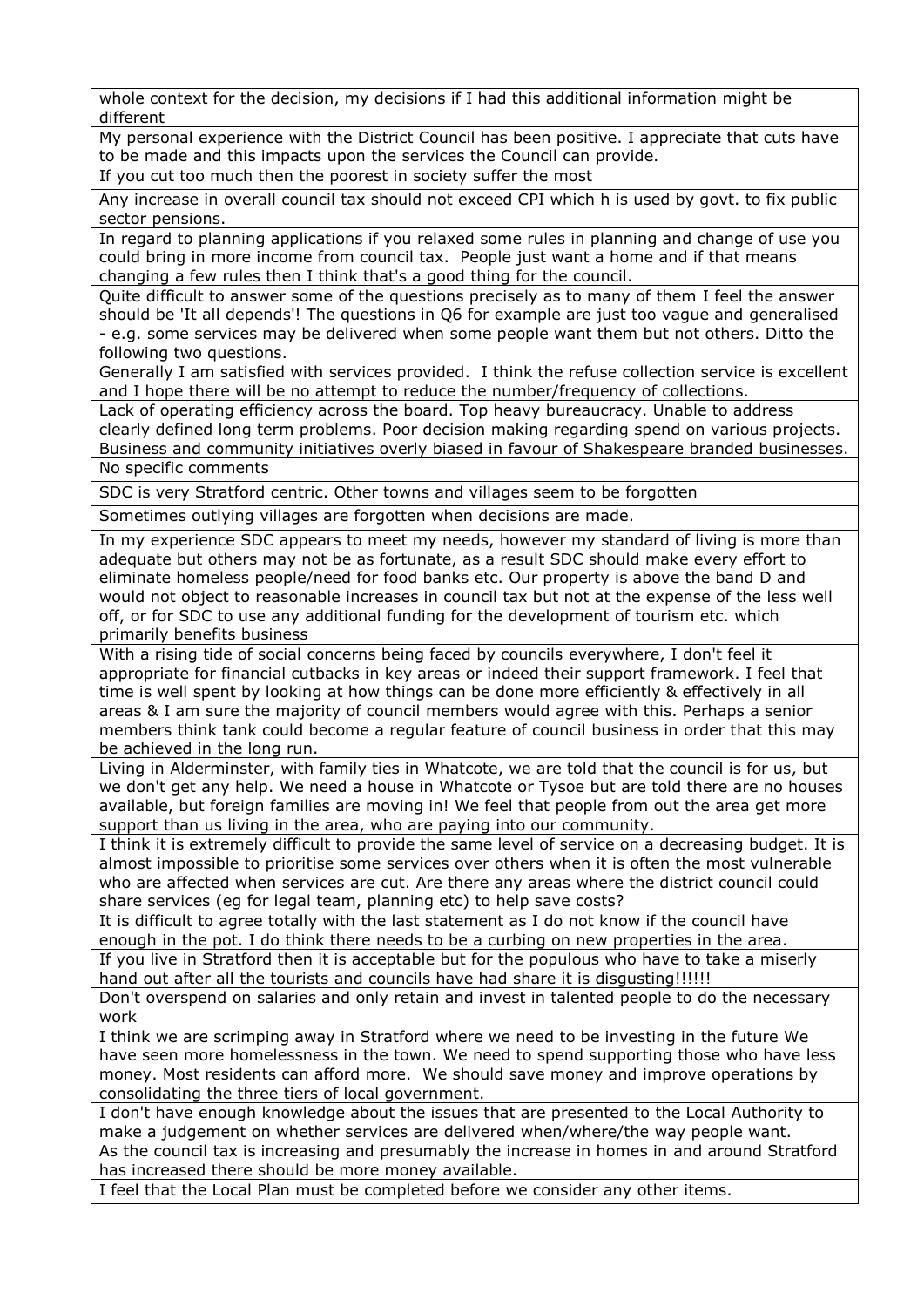I am generally happy the way SDC is run, but have little direct dealings with it so not well placed to comment on some of the questions

Q6 Don't really know enough about what people want or the way people want them delivered etc to be able to answer this . 4th point is a personal opinion - services good overall but when funding permits would like to see more investment in the villages eg sports facilities.

Some services have been cut back too far and require increased spending. Plus, in Q4, I would have marked item b on planning as a priority area (item c as a saving is presumably a nobrainer and should be done as a matter of common sense).

based on my own experience of SDC.

We prioritise stopping further housing development. We don't want more roads built. We prioritise maintaining countryside

More thought should be given to services in the rural areas i.e. villages not concentrate on **Stratford** 

I think good work has been done to keep tax at a reasonable level, however to maintain improvements, I think a small increase would be acceptable

SDC has reputation for not listening to views of archial residents - far too pre occupied with satisfying tourists - tourists are visitors - residents actually live here!!

Provision of more housing is perplexing, it is essential, yet it leads to more traffic congestion

As I only live in Studley, which you probably know is on the outskirts of Stratford. I can only comment on issues in this area which are quite reasonable in comparison to when I lived in **Birmingham** 

I would like to see a stop to the use of greenbelt land for housing and an increased protection of land that is valuable for wildlife. There is no housing shortage if unused and derelict housing was restored

As a rural dweller I am not sure I get as much for my money as town dwellers

What about the income from our parking, how much is this and how does it compare to other income? A lot of your customers are retired (like me) and on fixed incomes (like me) So any increase in fixed costs has to be met by reduced spending within your means! Pretend you are running a business

Q4 (e). No explanation has been given as to why the legal services dept. have used external expertise. If the overspend is due to Planning then there is no need to incorporate extra monies, but if by any chance it was used by any other dept. we need to know this

Although SDC do a marvellous job with the money they receive, it is always nice to have a little bit more

It appears that local government is stretched to capacity & requires a greater contribution from its rate payers

On the whole the council gives good value for money

One possible conclusion from "Brexit" is that inflation will increase. I have answered all cost related questions on the assumption that costs should increase pro rata with inflation. I recommend a reduction in local economy & tourism promotion because this is a split question (3h). I remain very supportive of assisting local business. In the case of tourism however I believe having regard to "Shakespeare" influence that this is now capable of being selfsupportive. Next time this question is put forward may I suggest splitting these functions

I have major issues following an initial verbal then physical attack on my person by a person begging for money outside Boots the Chemist in Bridge Street, Stratford-on-Avon. I literally had no change when asked and said "awfully sorry I have no change" he then verbally abused me and I said you'll get nothing with that attitude and he jumped up and pushed me backwards. I suggest a ban on such people and more police "foot patrols" PLEASE

I believe there are still savings to be made and waste of money to be avoided. Until this is accomplished, increases should be avoided, in expenditure & services

More police activity on the roads & streets - Alcester enforcement of speed limits - Alcester

I think overall S.D.C council do an awful lot with the money derived from the council tax but I would like to see more facilities for the homeless

Q5. As we live in the countryside we get little return from our council tax apart from bins emptied

Q3j. Closure of public conveniences (behind Debenhams) has not had any adverse impact. Potential to save here!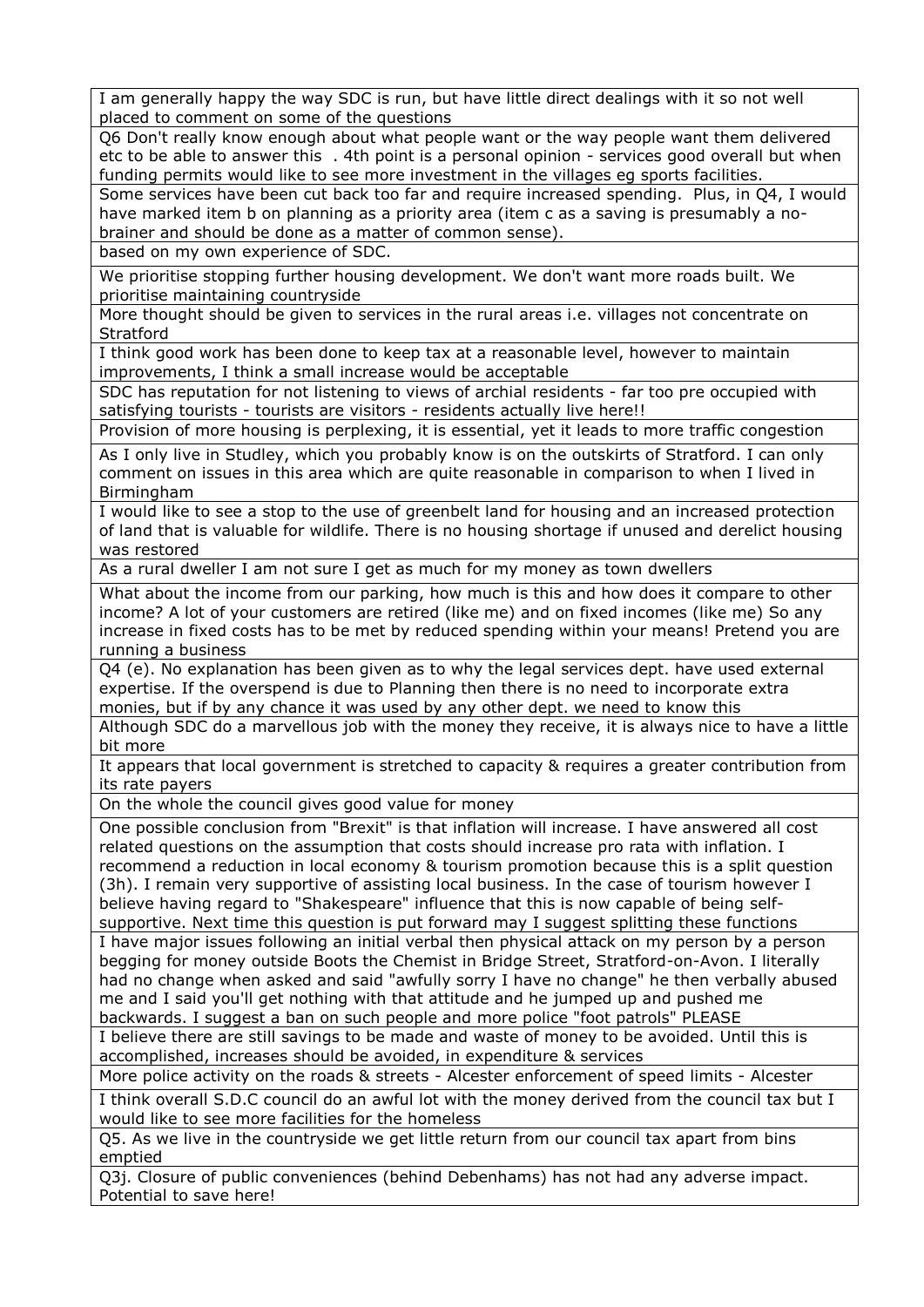Well I am an old chap, I think you try but some things don't get done. I live 26 years at xxx. When I retired there, there was trees planted round the back garden. The council I had informed them pull the other left it's got bells on???, so guess who had to cut it down, Mr ? £120 1992 my neighbour across back had row right at the side of public foot path now 55 feet high, block all the sun out of my garden, they cut 6 down 15 years, it left 55

Planning/searches for property is very slow 6 weeks wait for local searches is appalling. Standard of cleaning in town centre is dreadful and the shop frontages in many areas are not in keeping with a market town

I like the way Stratford council gets on sorting things out in a good natural way. Well done Have not had occasion to deal directly with S.D.C. since the last survey

Based on my answers to the previous questions, I feel that SDC need to keep services at the same level. I'm sure that this will prove difficult given the fact that the government keep reducing the amount they give to councils. SDC need to look within the structure of the council to see if costs can be reduced e.g. staffing, Councillors, office expenditure etc. it cannot afford to WASTE our money anymore.

It is not how we want the services it is how the council tell us what we can have!

A lot of this does not affect me at all

I'm against further cut backs in any shape or form. The way forward should be long-term investment in the community especially at this moment in time when money is cheap to borrow. Don't wait until it becomes expensive to borrow and when inflation is high and eating away at your capital. Those who invest long term will always come out on top. Higher council tax acceptable if for future investment. xxx

There are now so many voluntary organisations that deal with many of the subjects that the council do, it would be a good idea not to duplicate these but to have a good signposting to them

I do not know what other people are satisfied with services. I live at Earlswood only one I can think of that I'm satisfied with - refuse collection. One I know of is lack of budget> Byways & footpath maintenance in poor state in Earlswood area

My preferred options generally not of my own individual concerns, those of people I see struggling and also not wholly based on my understanding and need for the schemes proposed by you to put into operation

Street cleaning not as good - more litter around parts of town and some empty premises are looking quite run down. More beggars on the streets and instances of sleeping rough and antisocial behaviour in the memorial garden in old town. Speed limit within old town and Stratford town to be introduced of 20 mph and enforced. Stop parking on pavements in old town and tourist uses on double yellow lines around Holy Trinity

I think S.D.C gives good value for money. But I wondered why Wellesbourne P. Council is allowed to get such a large grant for just one sport location using our council tax?

With prices rising, a slight increase in local rates I think can be expected as they are so important

Kitchen waste goes in my green bin and gets collected fortnightly. You say you collect weekly when!! (Studley resident) Q3 (a)

Make developers pay more for local services i.e. increase their 5.106 contributions, ensure build wide enough & new roads, cycle lanes & car parking to reduce congestion, blocked roads dangerous for emergency services

What is an affordable home? All homes are affordable to anyone who can pay the price. Homes should be affordable to working people with modest incomes, who wish to live in the area, particularly villages in which they were brought up. Not well off incomers!

I have too little background information to make a good enough decision

By and large the SDC do a wonderful job and the questions that are asked suggests that they are mindful of what they are about and thoroughly involved in their thinking, so keep up the good work. I think we can all be proud of you all

As a council tax payer I do not want my hard earned money wasted. I.E. not spent on nonessential things e.g. It would be nice to have!!

At my age, the provision of toilet access to parks/gardens are essential together with knowledge that town planning is controlled & considered

The Council Officers do not work in the way private businesses operate. There is too much flexi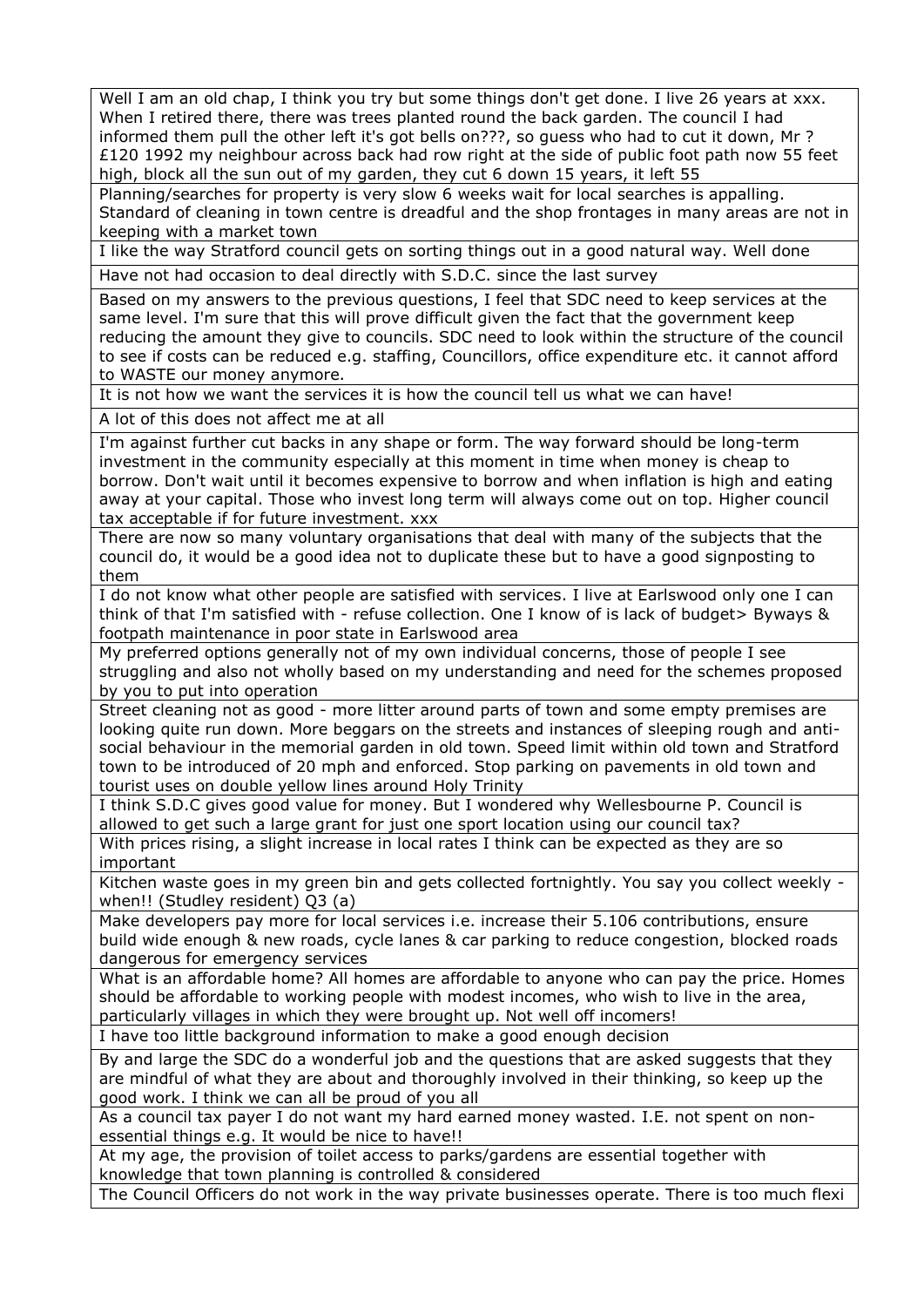working - part time and "working at home" - The Council offices should be out of town up on the park and ride area or the industrial estate. The latest traffic review is a complete joke. The town needs a new road bridge parallel to the Clopton Bridge. The traffic lights on the Birmingham Road should be removed - when they break down the traffic flows much better! I fail to understand why economies cannot be made through overall structural changes that a unitary authority would provide. Do you have any proposals around that strategy? Finally, the pension schemes holiday entitlements and benefits given to officers must be reviewed - we simply cannot afford it. Private employees do not enjoy such luxuries. I could go on!

Always room for improvement but fully appreciate the barriers encountered

Sometimes it seems S.D.C only care about issues in Stratford itself as opposed to addressing issues in outlying towns and villages Southam/Long Itchington/Ladbroke almost seem invisible by comparison

I would be happy to lose lots of services to ensure council tax charges do not increase further

If development control is increased then results must noticeable in the form of better quality housing developments, better local in new buildings and a clear commitment to stop housing developers riding roughshod over design guidelines. Why is the first house on a new development always nicely detailed but everything beyond, within cul-de-sacs etc a complete disgrace - plain brick, no detailing etc Take a look at the edge of Ilmington for example

I pay £1300 approx. a year for bins to be emptied (That's it) Roads are shocking. Cars parked everywhere. Police service appalling (never see in village). Drains never cleared. Road swept once a year but cannot get around due to cars parked. value for money

We are all suffering from cuts in income/person. The Council must do it's bit to keep costs down while providing the best service possible

My general feeling is that the District Council under it's current leader is poorly managed and need to be directed by a person not associated to any political party

SDC need to stop wasting money on stupid artwork and painting pavements. Stop the rich fat cats buying up all the smaller properties for private rental portfolios by capping the amount of properties in and around Stratford that can be used for private rental and therefore not available for young married people to buy. Stop passing in and move this back to how it used to be before the developers pack us in like sardines. Tie developers into water tight contracts on what they are going to do for Stratford people before giving them planning permission

Q3 (f) grass verge trimming? is this a joke, some junctions are now 'blind' owing to overgrown vegetation

Local towns & villages should have authority to look after & control their local area. There is too much SDC & WCC involvement in Parish Councils

Q3 (f) This service could be reduced by a change of thinking over public planting/flower displays. These could be changed to wild flower/permanent shrubs planting to reduce costs and benefit the environment, reduced management of verges & a proportion of recreation grounds similarly. - very successful in Birmingham

This council should live within its means. Staff members should be reduced at H.O. level

Questions appear to have a leaning towards Stratford town as opposed to the district

Availability of planning via telephone & online planning slow. Refuse excellent when & where I want it

With the cuts in funding from Central Government I support an increase in Council Tax to sustain and enhance the level of service. I am concerned about uncontrolled development in the district and see the local plan & strategic review as important

I believe SDC does a good job with it's limited resources. I feel anxious about the number of houses being built and the increase in traffic etc. Also I am horrified to think that permission has been given for a big wheel to be built - more visitors, more cars, more litter, more noise who will benefit possibly visitors but not residents

Stratford seems to do all right for service. But the villages don't

Street cleaning and law enforcement has deteriorated. Open spaces and areas for leisure have been reduced. Housing has been reduced or sold off. Public conveniences are charged for additionally where provided. Car parking is reduced and costly

With regards to Q4A more investigations should take place to the back ground of Gypsy and Traveller communities, they usually demonstrate that they can well afford to pay their own way, they also very often demonstrate that they do not accept or abide by our laws. With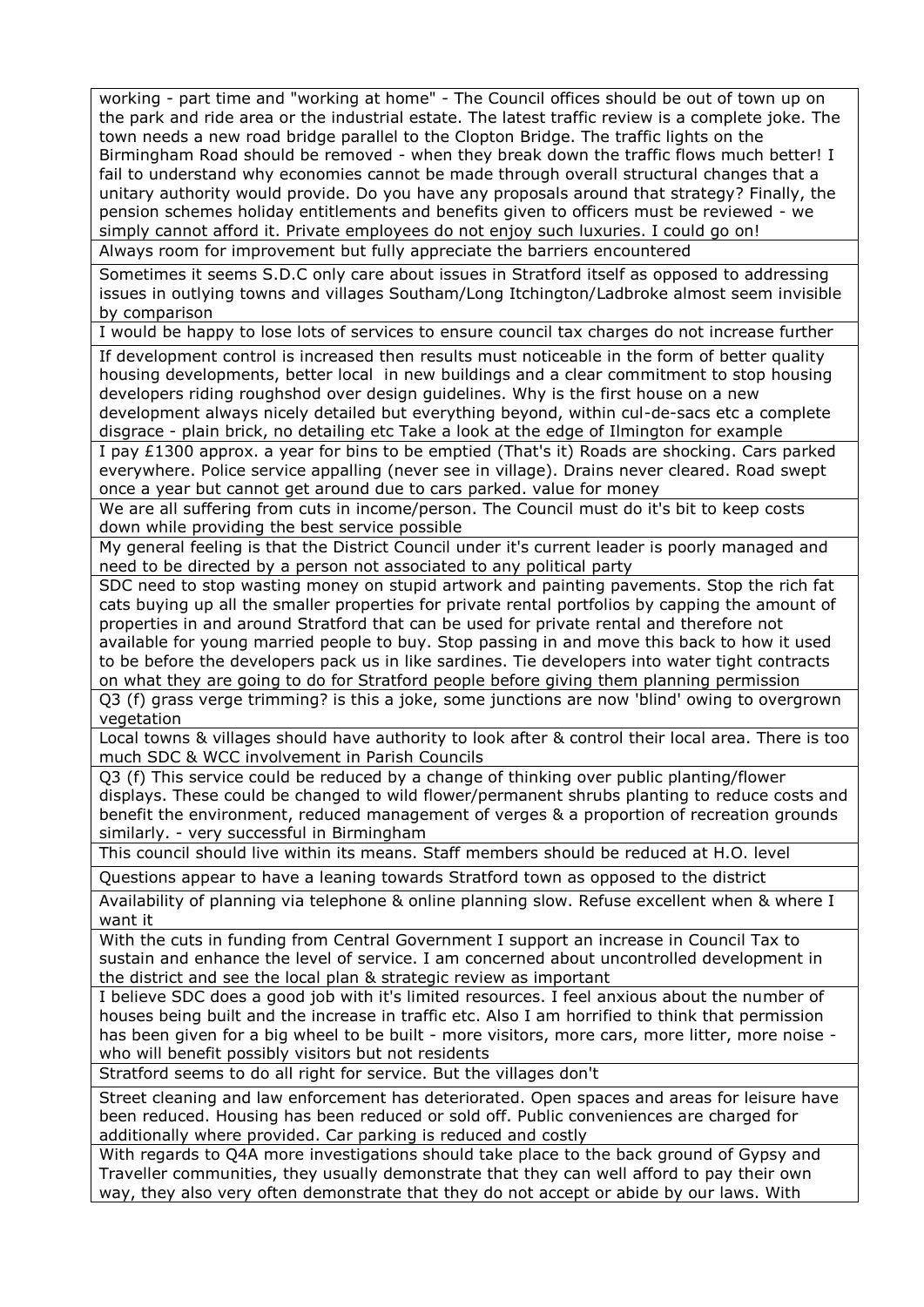regards to the increase in homelessness again a survey should take place to determine why, perhaps it can be reviewed

I think SDC do their very best with what they've got

Re Q2: Important to keep current services or improve them, providing increase in council tax is no more than 3.5%. Disgusted that Government no longer provides financial assistance;. Not your fault. Re Q6; As not party to decisions and feedback from residents, I am not sure if services are delivered when, they way and where residents want them. General: I think refuse collection is very good and cannot fault service provided. However apparently there are moves afoot for residents to have to??? for using Burton Farm public refuse/recycling centre. Lastly I would like to see more done to keep grass verges on roads around Stratford clean. Not your fault I know. down to laziness of public in general

SDC have a credibility problem e.g. mostly the majority of people didn't want mixed changing rooms but it was overruled (leisure centre) don't ask the questions if you don't think you'll like the answers

Q4a. Hopefully the Core Strategy (long awaited) will reduce the stampede by developers see Q4c. where's the infrastructure? Q4e. Having first hand seen the Council's legal team (Barrister) he was NO MATCH at all to the developers legal team

I think if traveller sites are provided then they too ought to be paying some sort of council tax, they use services the same as the rest of us so it is only fair they pay something towards it too Street beggars concern me. It's so bad for their health and makes the town look unpleasant. Greenhill Street in parts looks rather unpleasant with empty shops and rubbish. My personal view of Stratford is of a lovely place to live. I am very happy with the services the council provide

Can SDC Planning Notices in local papers be in a larger print? Many people say they are very difficult to read

More needed to help young people/people generally have a housing association (orbit) flat, houses not always needed for couples without children and young people having to sleep on settees because not enough room at home. More 2/3 bedroom places - more flats not spreading into greenbelt all the time

What percentage of the current council tax goes to fund pensions? My local council member has refused to answer this. xxx of Coventry City Council estimates council tax payers will see 34p in every pound going to public sector pensions in the next five years. Do you agree? If so, tell your tax payers

Q3 & Q7 are difficult to answer without fuller appreciation of facts

I have heard that SDC wastes high amounts of money in their offices

There is not enough information to make an informed choice for Q4. For example who is employed & how much are they paid for producing the Core Strategy? It is important to have a local plan in place to decrease the work load of the Planning department & legal disputes with opportunistic developers. This could be seen as a possible saving. Conversely if you increase provision in housing will the area then be attractive to those who can't find housing elsewhere? Legal issues can vary and need different expertise. Could you recruit a broad base of retired solicitors to give free advice & then pay a specialist solicitor? have you any incentives to encourage retired professionals

If SDC had money it needed you wouldn't be talking about cutting services & raising council tax. I appreciate a small raise of 2% may be small for band D but what about A&B who may consider this larger due to smaller income/housing in the first place. Could this not be stepped for the bands E.G. 1% for A, 2% for B, 3% for C etc etc

I have tried to answer honestly, obviously my age leans to 'comfort' 7 a quiet life! which I enjoy, thanks to S.D.C

It is important that current refuse/recycling levels continue and that public toilets are maintained as currently provided, including villages & market towns. Please also remember there are settlements outside of Stratford town

With all its restraints SDC (financially) is giving an all-round good service

You are never going to be able to please everyone all the time. On the whole I think SDC do a good job under difficult circumstances

More things for teenagers to do to keep them off the streets

We don't see much evidence of SDC activities in our village other than your excellent waste